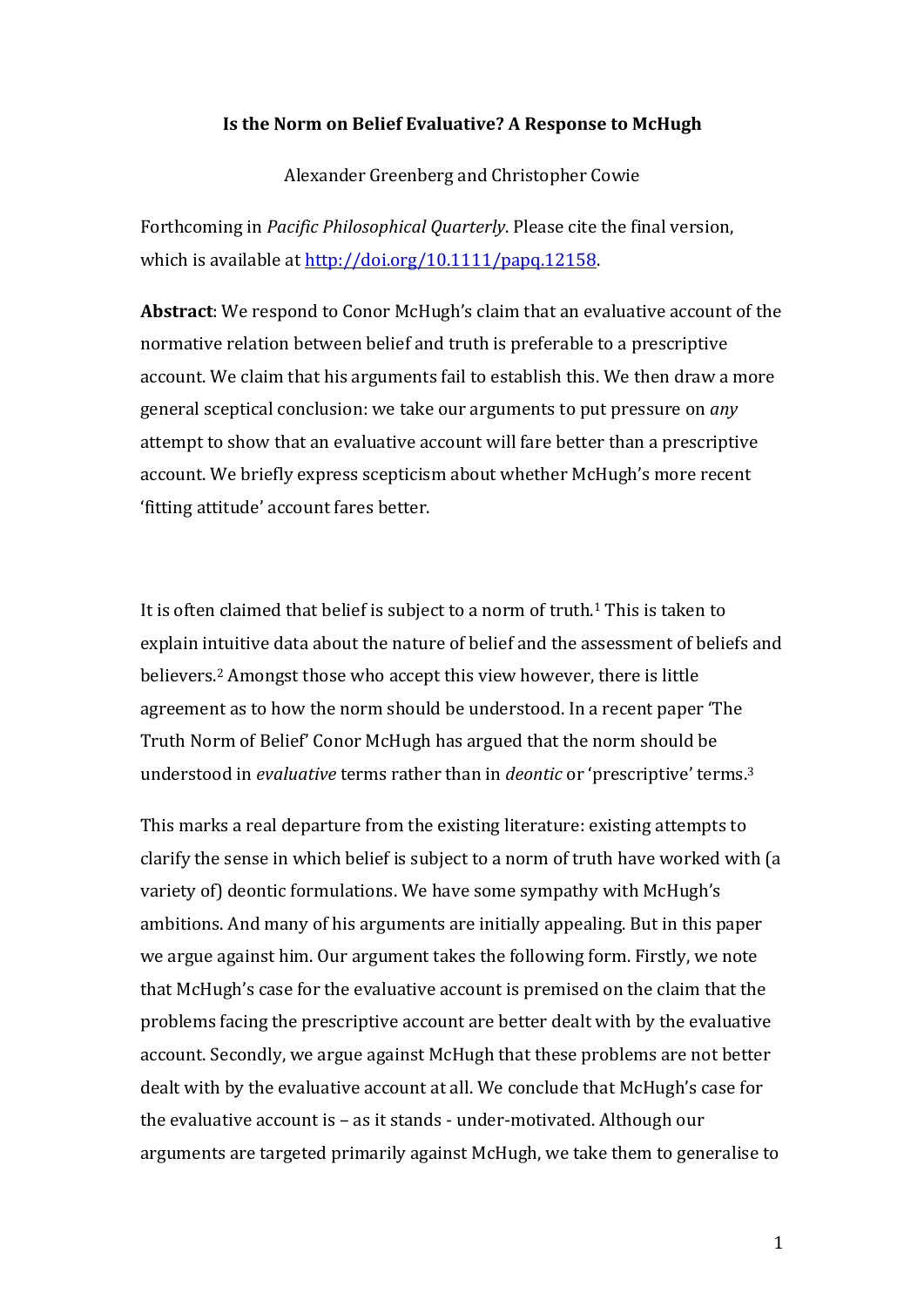many – we hope, *any* - attempts to show that evaluative accounts are preferable to prescriptive accounts. We are also optimistic that these arguments have force against McHugh's more recent attempt to explain the normative relation between belief and truth in terms of 'fittingness'.

We begin in section 1 by summarising the prescriptive or deontic approach and some of the problems that McHugh identifies for it. In section 2 we present the evaluative account as an alternative. In sections 3-7 we show that – despite McHugh's claims - the evaluative account does not fare better as regards these problems. In section 8 we claim that our arguments generalise to pressure any evaluative account, and 'fitting-attitude' accounts as well.

# **1. Problems for the Prescriptive Account.**

It is often claimed that there is a single, primitive norm relating belief to truth. This is taken to explain (for example) why there is something 'wrong' or 'defective' about a false belief, why there is something 'wrong' or 'defective' about irrational belief, why the 'right kind' of reasons for belief are truthdirected or evidential, why beliefs tend to actually be responsive to truthrelevant considerations, and why various 'paradoxes of belief' (including 'Mooreparadoxical' sentences) arise.4 We will suppose for sake of argument that these are good motivations for thinking that there must be some such norm. We are interested in how that norm should be understood. Arguably the simplest way of understanding the norm is to read the relationship between belief and truth in prescriptive terms. Prescriptive properties include the property of being what one *ought* to believe, what one *may* believe, or what one *may not* believe. The simplest, and one of the most popular, ways of understanding the norm is as follows:

(1) For any *S*,  $p$ : if  $p$  is true then  $S$  ought to believe  $p$ , and if  $p$  is false then  $S$ ought not believe *p*.<sup>5</sup>

This is taken to express the primitive norm on belief. Other norms on belief such as norms governing *rational* belief – are then explicable in terms on this primitive norm.<sup>6</sup> Despite some initial appeal however, this strategy for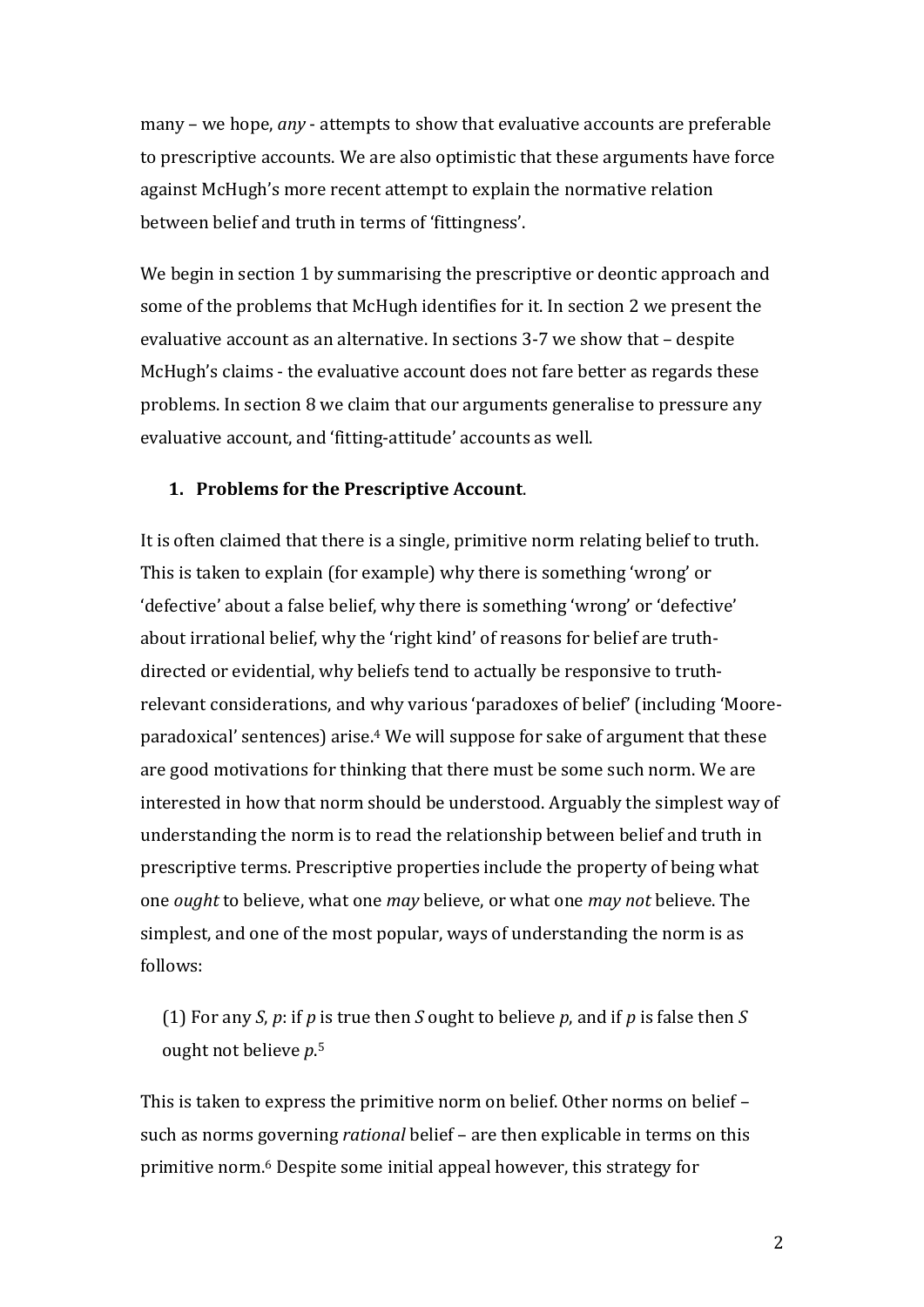understanding the norm on belief has been widely criticised, most influentially by Bykvist and Hattiangadi (2007). McHugh takes up and develops these criticisms. They will form the basis of his case for the evaluative account. His claim will be that 'the evaluative account is well placed to avoid all of the problems... raised for the... prescriptive account' (McHugh 2012, 19). So what are the problems facing the prescriptive account? We briefly sketch the four McHugh focuses on below.

Firstly, it entails - the falsehood - that one ought to believe arbitrarily long conjunctions. The argument is as follows. There are true conjunctions so long that we cannot believe them  $-$  take the proposition that is a conjunction of all the truths, for example. Because such propositions are, *ex hypothesi*, true, (1) entails that we ought to believe them. But we cannot believe such arbitrarily long conjunctions (owing to our cognitive limitations). But if we cannot believe them, then it is not the case that we ought to. So it is not the case that we ought to. So  $(1)$  is false.<sup>7</sup>

Secondly,  $(1)$  entails – the falsehood - that one ought to believe true 'blindspot' propositions'. Consider the proposition that it is raining but no-one believes that it is raining. This proposition may be true. If so,  $(1)$  entails that one ought to believe it. But if one believes it then it is false. So if one believes such a proposition, it becomes the case that one ought not to believe it. So  $(1)$  entails that one ought to believe a proposition that  $-$  by its own lights  $-$  one ought not to believe.

Thirdly,  $(1)$  entails – the falsehood - that one ought to believe self-fulfilling propositions. An example illustrates. Suppose that I am playing tennis. At present, the evidence indicates that I will not win the game. However, if I form the belief that I will win, then – because of the extra confidence – I will win.  $(1)$ would appear to entail that I ought to believe that I will win. But it doesn't seem that I ought not to believe this (at present) evidentially insufficiently supported proposition. So  $(1)$  is false.

The first three problems concern the extensional adequacy of the prescriptive account. The fourth does not. The fourth problem is that the modifications that it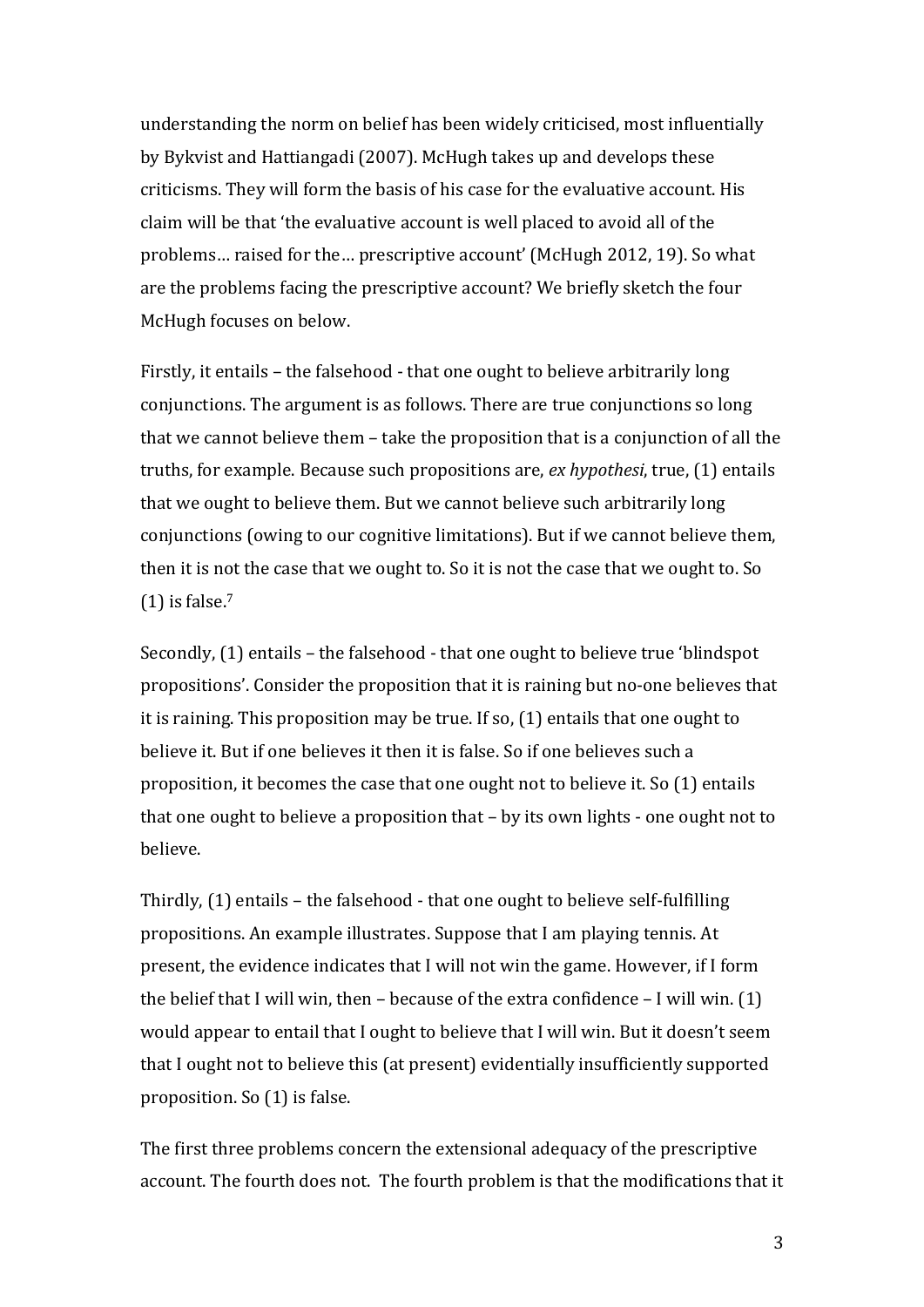is necessary to make to  $(1)$  in order to resolve the above problems render it too complex to guide belief formation and revision. But the norm on belief must guide belief formation and revision (albeit at an abstract level). So, neither  $(1)$ nor a suitably modified version of it is true.

We propose to take these four problems for the prescriptive account at face value (though we discuss them in greater detail below). The question that we are interested in is whether  $-$  as McHugh claims  $-$  an evaluative account of the norm on belief will fare any better. We argue, against McHugh, that it will not. Having done this, we deal with a further objection that McHugh raises. He claims that the deontic or prescriptive account faces difficulties (that the evaluative account does not) with cases in which it is appropriate to *withhold judgment*. We discuss this separately in section 7.

## **2.** The Evaluative Account

McHugh's proposal is to understand the basic norm relating belief to truth in evaluative rather than deontic or prescriptive terms. He works with the evaluative properties of goodness and badness. His basic proposal (which he then modifies) is the following:

(3) For any *S*, *p*: if *S* believes *p*, then that belief is good if *p* is true, and that belief is bad if *p* is false.

The motivation for this account is given entirely by  $(a)$  its ability to retain the initial motivations for thinking that there is some norm relating belief to truth, coupled with (b) the comparative lack of susceptibility of the evaluative account (compared to the prescriptive account) to the four problems noted above. We will simply grant McHugh (a). We will grant that evaluative accounts are able to retain the initial motivation for thinking that there is some norm relating belief to truth. Our focus will be on (b). We will focus on whether the evaluative account does fare better than the prescriptive account as regards the above objections. We will claim that it does not.

Before making our case below, it is important to be clear on a further detail of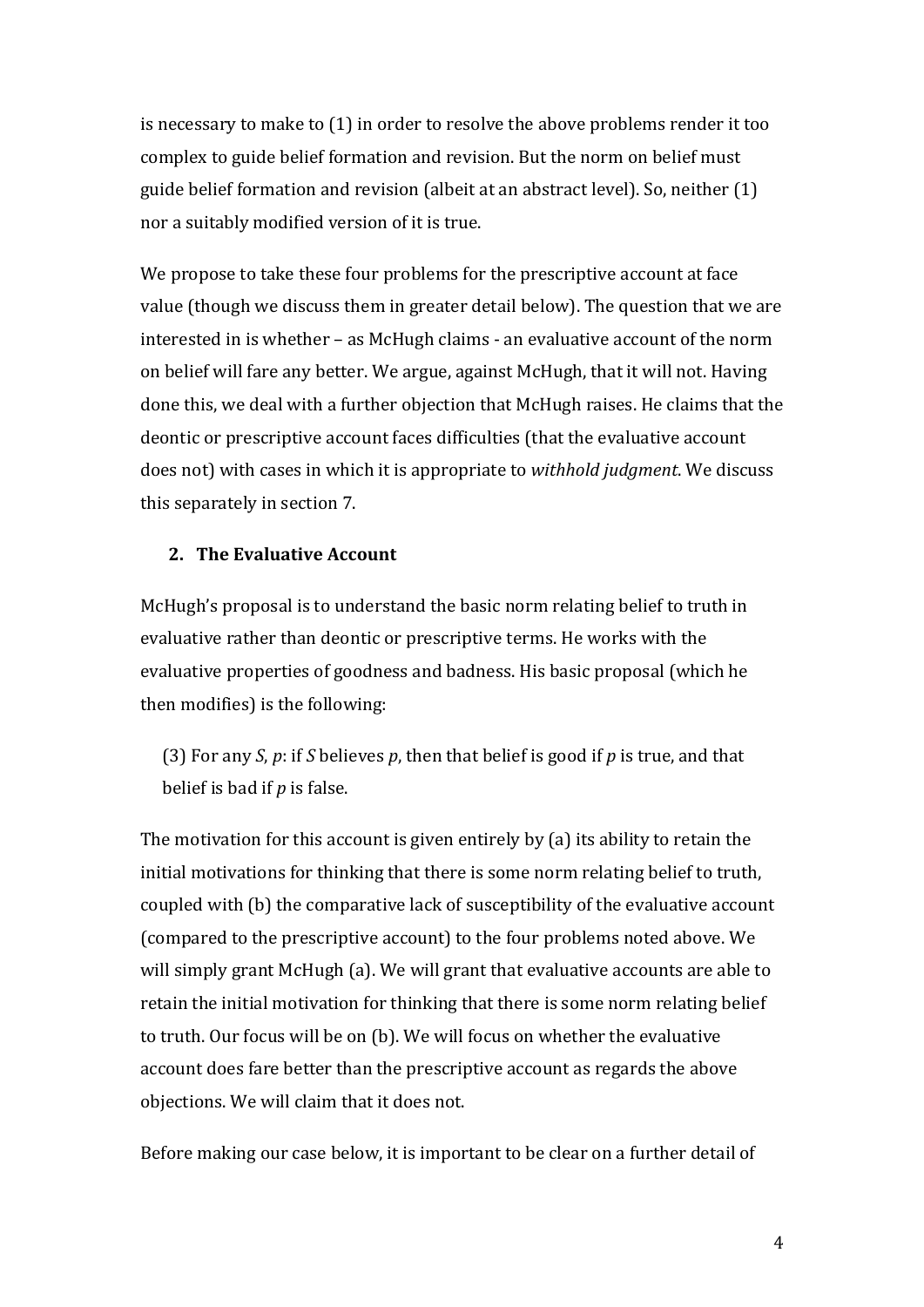the evaluative account. The evaluative account states the (purported) fundamental norm relating belief to truth. And it states that this norm should be understood in evaluative terms. What the evaluative norm *doesn't* do, however, is tell us how exactly that norm relates to any deontic or prescriptive norms on belief. A defender of the evaluative norm does not deny that there are such (prescriptive) norms. She simply claims that they are less fundamental than the evaluative norm. Specifically, the deontic or prescriptive norms are to be explained in terms of the evaluative norm and some general principles relating evaluative properties of belief to deontic or prescriptive properties of belief.

For McHugh's part, he does not go so far as to defend a particular account of what, exactly, the prescriptive norms on belief are or how they are derived from the more fundamental evaluative norm. Nevertheless, he suggests that these deontic norms will relate belief to truth in the kinds of ways that one might expect. He gives as an example: 'if your evidence for p is conclusive you ought to believe p rather than withhold or disbelieve it; you ought not believe q if you lack good evidence for it' (29, n.36). As McHugh notes, however, whether he is entitled to this will depend on whether there are independently defensible principles relating evaluative properties of beliefs to deontic properties of beliefs. We won't challenge McHugh's entitlement to the specific prescriptive norm mentioned in the preceding quotation. We do note, however, that there is a general issue here. There is a burden of proof on McHugh – or on a defender of the evaluative norm more generally - to show that the relevant prescriptive norms can be derived. McHugh does not claim to meet this burden ('how exactly does the evaluative account explain epistemic norms? I cannot deal with that question in detail'  $(21)$ <sup>8</sup>. We return to related themes in some of the arguments below.

We now turn to the central question: does McHugh's evaluative account fare better than the prescriptive account as regards the four problems listed in section 1? We argue that it does not. We take each objection in turn. The general structure of our argument is as follows. We claim that the first three objections – all of which concern extensional adequacy - succeed in rendering the evaluative account preferable to the prescriptive account only if the fourth objection ('the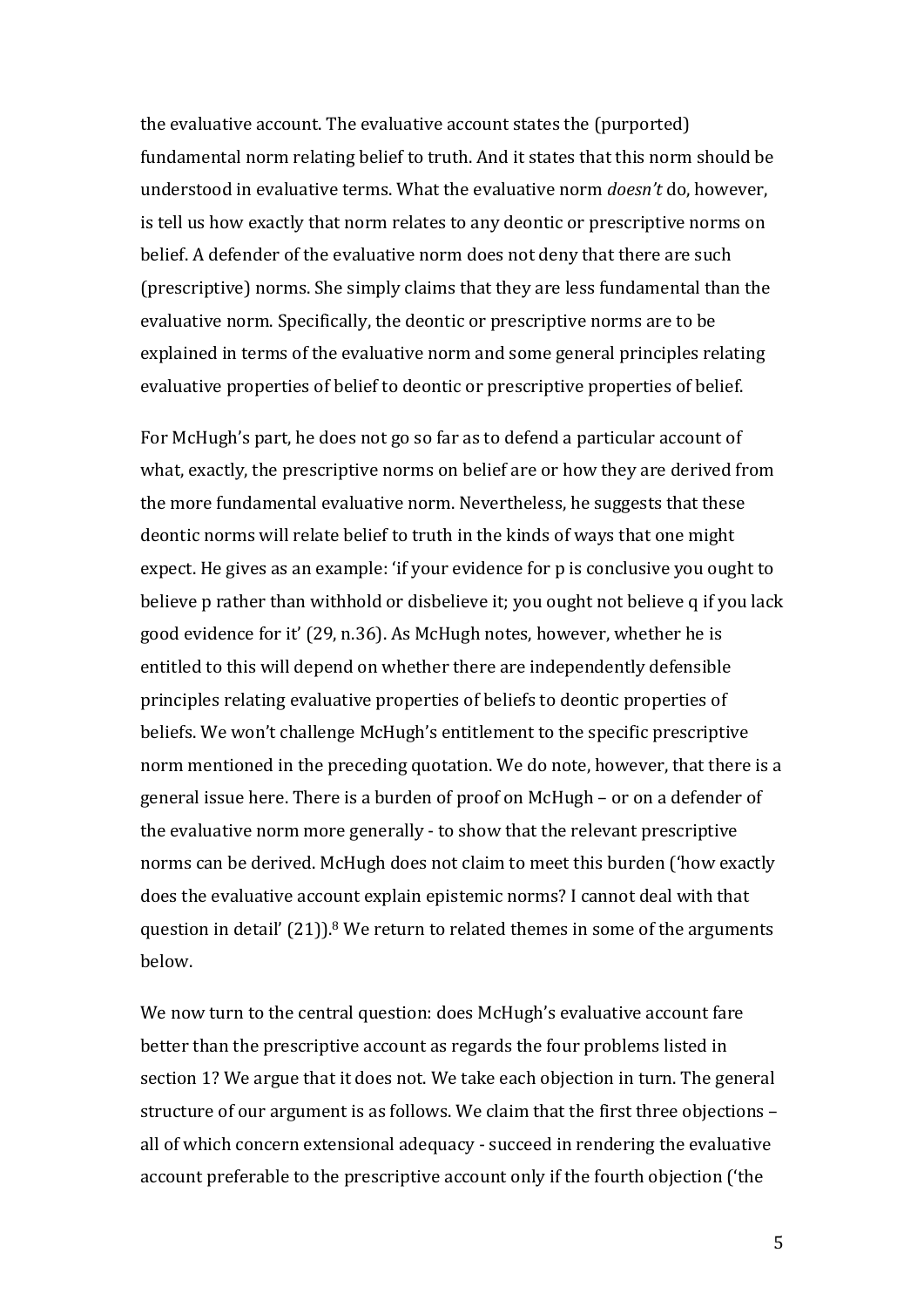complexity objection') succeeds in rendering the evaluative account preferable to the prescriptive account. And we claim that the fourth objection does not succeed in this. So – contrary to McHugh's claims - the four objections do not succeed in rendering the evaluative account preferable to the prescriptive account.

### **3. First Problem: Believing Arbitrarily Long Conjunctions**

The prescriptive account appeared to entail – implausibly - that one ought to believe arbitrarily long conjunctions. McHugh claims that the evaluative account does not have this implication. It does not have this implication because, in the first instance, the evaluative account does not entail *anything* about what one ought to believe. It only states which beliefs are good and which are bad. Furthermore, it would only entail that one ought to believe all the truths if it were coupled with an implausibly strong principle relating evaluative properties to prescriptive properties: a principle to the effect that 'whenever something is or would be good, you ought to do it or bring it about' (20). This principle, however, McHugh claims, is independently implausible. So, the evaluative account avoids the objection from believing arbitrarily long conjunctions.

We won't dispute McHugh's argument here. But we claim that it would be a mistake to take this as grounds to prefer the evaluative account over the prescriptive account. The primary reason for this is simple. It is that, *as McHugh himself acknowledges*, the prescriptive account can easily be modified to avoid the consequence that one ought to believe arbitrarily long conjunctions. The modification that McHugh proposes is to  $(1)$  that is sensitive to this. His proposal – which is a first modification of  $(1)$  – is:

(1<sup>\*</sup>) For any *S*, *p*: if *S* has some doxastic attitude to *p* then  $\iint$  *f* is true then *S* ought to believe  $p$ ) and (if  $p$  is false then  $S$  ought not believe  $p$ )].

We agree with McHugh that this formulation (or some other, similar formulation) is sensitive to the 'believing arbitrarily long conjunctions' objection: it doesn't require one to believe propositions that one couldn't hold a belief about. It is perhaps curious, then, that when McHugh lists the senses in which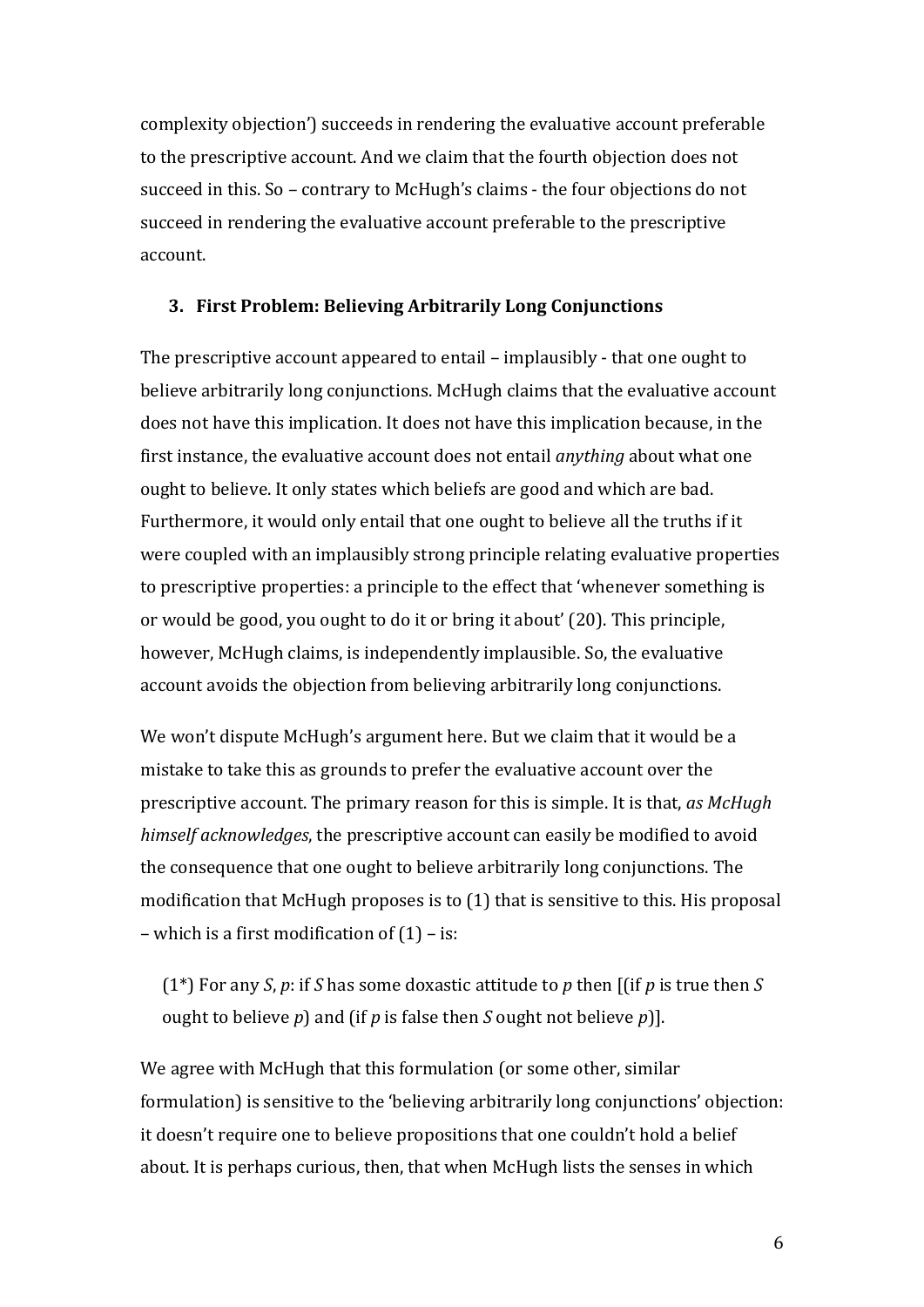'the evaluative account is well placed to avoid all of the problems... raised for the... prescriptive account' he lists the 'believing arbitrarily long conjunctions' objection amongst them. Given that a suitably modified version of the prescriptive account (i.e.  $(1^*)$ ) is not undermined by the 'believing arbitrarily long conjunctions' objection, why is the fact that the evaluative account isn't undermined by this objection either presented as a comparative strength of the latter? 

What McHugh has in mind here, we think, is that once the prescriptive account is modified to deal with the 'believing arbitrarily long conjunctions' objection all else ceases to be equal. In particular, a problem arises elsewhere concerning the *complexity* of the modified prescriptive norm,  $(1^*)$ . It is after all it is true that  $(1^*)$ is more complex than (1). And recall McHugh's worry (fourth objection, in section 1) that any formulation of the norm on belief must be simple enough to guide belief-formation. So this may be a sense in which all else is not equal and hence in which the evaluative account would fare better than the prescriptive account. We return to this when we consider the issue of complexity in section 6.

### **4. Second Problem: Blindspot Propositions**.

Our response to the second problem for the prescriptive account (concerning blindspot propositions) is very similar to the response given above. We concede to McHugh that the evaluative account does not face the problem. But we note that a suitably modified version of the prescriptive account doesn't either.

McHugh argues that the evaluative account does not face problem with blindspot propositions (20). Specifically, the evaluative account does not entail that it would be good to believe blindspot propositions. We agree with McHugh here. The evaluative account – as set out in  $(3)$  – does *not* entail that it is good to believe true propositions. So it does not entail that it would be good to believe true blindspot propositions. Instead, the evaluative account  $-$  as set out in  $(3)$  states that whether it would be good to believe a proposition depends on whether the resulting belief would be good. And the belief that would result from believing a blindspot proposition would be a false belief. So the evaluative account entails that believing a true blindspot proposition would not be good (in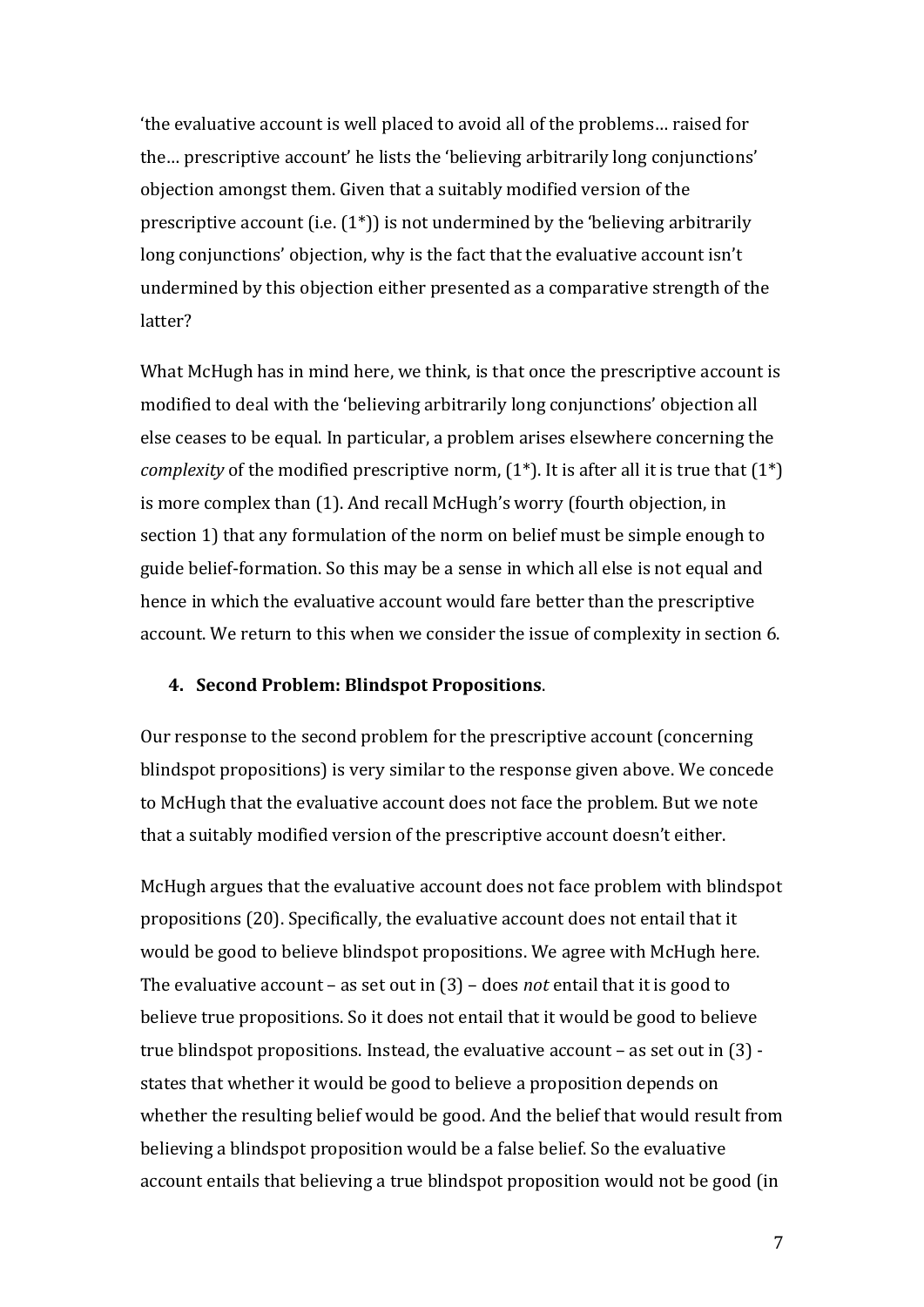### fact, it would be bad).

We won't dispute McHugh's argument here. But we claim that it would be a mistake to take this as grounds to prefer the evaluative account over the prescriptive account. This is because it is not the *evaluative* nature of the evaluative account that allows it to avoid the problem of blindspot propositions. Rather, it is a matter of how the evaluative account is *parsed* that allows it to avoid the problem of blindspot propositions. And, we claim, it is possible to parse the deontic or prescriptive account so that it too can avoid the problem of blindspot propositions.

Indeed, McHugh provides such a parsing himself. The parsing is as follows

 $(1^{**})$  For any *S*, *p*: if *S* has some doxastic attitude to *p* then  $($ [*S* ought to believe *p* if *S* would thereby have a true belief that *p*) and (*S* ought not believe *p* if *S* would thereby have a false belief that *p*)].

This is a parsing of the prescriptive account that does not entail that one ought to believe true blindspot propositions. Rather, it entails that whether one ought to believe a proposition depends on whether the resulting belief would be true. And for blindspot propositions, the resulting belief would be false. So,  $(1^{**})$  does not entail that one ought to believe blindspot propositions. We take this to show that it is not the *evaluative* nature of the evaluative account that allows it to avoid the problem with blindspot propositions. Rather, it is the parsing of the view.

Given that McHugh provides us with  $(1^{**})$  it is again curious that when McHugh lists the senses in which 'the evaluative account is well placed to avoid all of the problems... raised for the two versions of the prescriptive account' he lists the problem with blindspot propositions. Why does he do this? Again, perhaps what McHugh has in mind here is that in re-interpreting the prescriptive account so as to make it sensitive to the objection from blindspot propositions, (1) must be made implausibly in some other respect: specifically, in respect of both its complexity and in respect of the problems that it creates for dealing with selffulfilling beliefs, as we discuss below.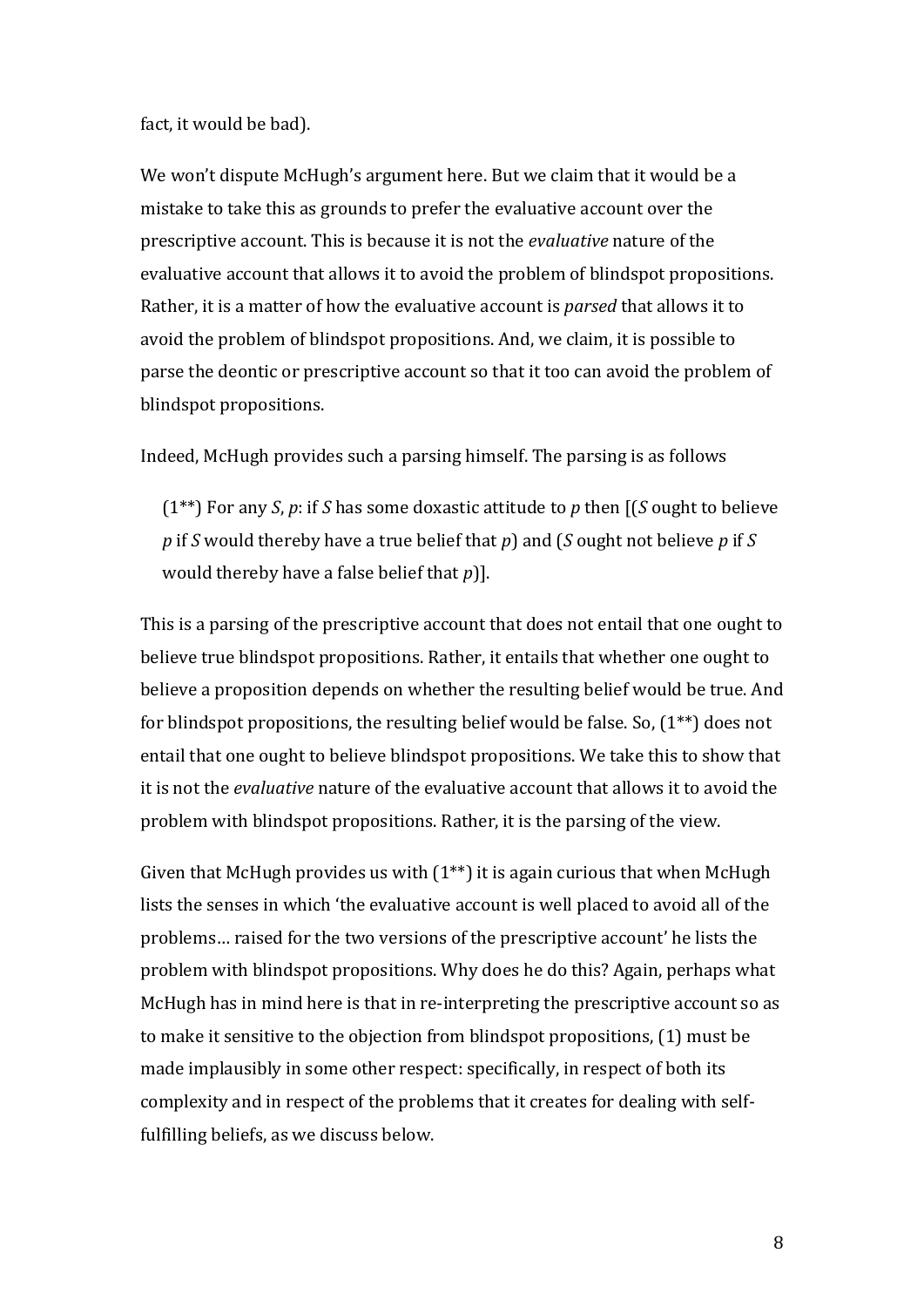#### **5. Third Problem: Self-Fulfilling Beliefs**.

The third problem for the prescriptive account concerns self-fulfilling beliefs. Recall the basic problem. The basic problem is that there may be cases in which – on the prescriptive account – one ought to believe propositions for which one possesses insufficient evidence. The example of the tennis match given in section 1 illustrates this point. Suppose that my evidence indicates that I will not win the match. But if I believe  $-$  contrary to my evidence  $-$  that I will win then the extra confidence will cause me to win. So if I believe that I will win, I will thereby have a true belief.  $(1^{**})$  would appear to entail that I ought now to believe – contrary to my evidence – that I will win. This, McHugh claims, 'seems unacceptable' (13).

And the basic problem worsens when we examine what the prescriptive account appears to entail in more detail. For in some cases the prescriptive account appears to entail *not only* that one ought to hold a self-fulfilling belief, *but also* that one ought to believe an incompatible evidentially-supported belief. To see this, note that in the tennis example above there are two different strategies that I might take in order to form a true belief. One strategy is to believe, contrary to my evidence, that I will win. This will lead me to form a (self-fulfilling) true belief. The second strategy is to believe that I will *not* win. This will *also* lead me to form a true belief because  $-$  as McHugh stipulates the case  $-$  believing that I will not win will be a blow to my confidence that causes me not to win  $(13)$ . The availability of these two strategies for forming a true belief is deeply problematic for the prescriptive account. It is deeply problematic because  $(1^{**})$  appears to require one to take both. It appears to require believing that I will win and to require believing that I will not win. Schematically, if  $(1^{**})$  is true, then there are cases in which I ought to believe that p and simultaneously I ought to believe that not-p. As McHugh puts it 'that can't be right' (13).

McHugh argues that the evaluative account fares much better. The evaluative account does *not* entail that one ought to believe self-fulfilling propositions. And it does not entail both that one ought to believe p and that one ought to believe not-p. It may seem that the evaluative approach is committed to the claim that one ought to have self-fulfilling beliefs, because self-fulfilling beliefs are always

9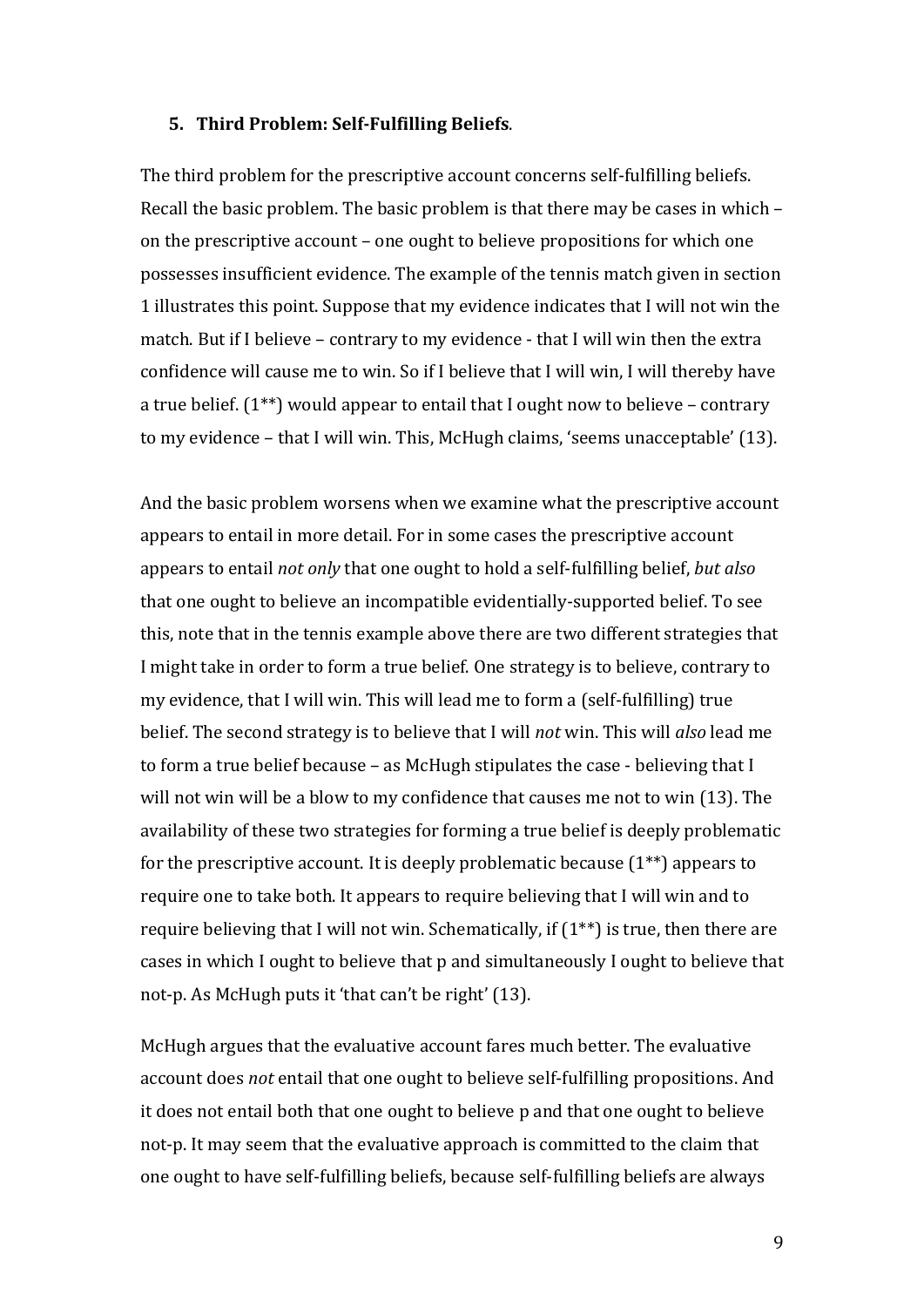true, and therefore good. But McHugh claims that the evaluative approach is not committed to this. This is because whether one ought to believe that p, McHugh argues, depends not only on whether a belief that p would be *good*, but whether that belief would be better than other doxastic states one could be in (20). And in the tennis example, McHugh claims that there are other states  $-$  such as believing that you will not win – that would be equally good as believing that you will win. McHugh therefore concludes that defender of the evaluative approach is probably committed to no more than the claim that one *may* hold self-fulfilling propositions.

This may seem a persuasive case against the prescriptive account and in favour of the evaluative account. But we do not think that it is. As McHugh himself acknowledges, the problems with self-fulfilling beliefs only arise at all for the specific parsing of the prescriptive norm given in  $(1^{**})$ . As McHugh himself acknowledges it is possible to parse the prescriptive in such a way that no such problem arises at all. Specifically, he claims that  $(1***)$  avoids the problem with self-fulfilling beliefs.

 $(1***)$  For any *S*, *p*: if *S* has some doxastic attitude to *p* then  $\{[S \text{ ought to}]$ believe  $p$  if ( $p$  is true and  $S$  would thereby have a true belief that  $p$ )] and [ $S$ ought not believe *p* if *S* would thereby have a false belief that  $p$ ].

We agree with McHugh that  $(1***)$  allows a defender of the prescriptive approach to avoid any problems with self-fulfilling beliefs. This is because it allows a defender of the prescriptive account to avoid commitment to the claim that one ought to hold self-fulfilling beliefs at all. It does so because  $(1^{***})$  only requires one to hold a belief in p *both* when doing so would lead one to form a true belief *and* when p is true antecedently to one's holding it. And self-fulfilling beliefs do not fulfil the second conjunct. So  $(1***)$  does not entail that one ought to hold them.

It follows that  $-$  by McHugh's own lights  $-$  it is not obvious that the evaluative account fares better than the prescriptive account as regards the problem of selffulfilling beliefs at all. In fairness to McHugh, however, he is explicit that the modification necessary to render the deontic or prescriptive account immune to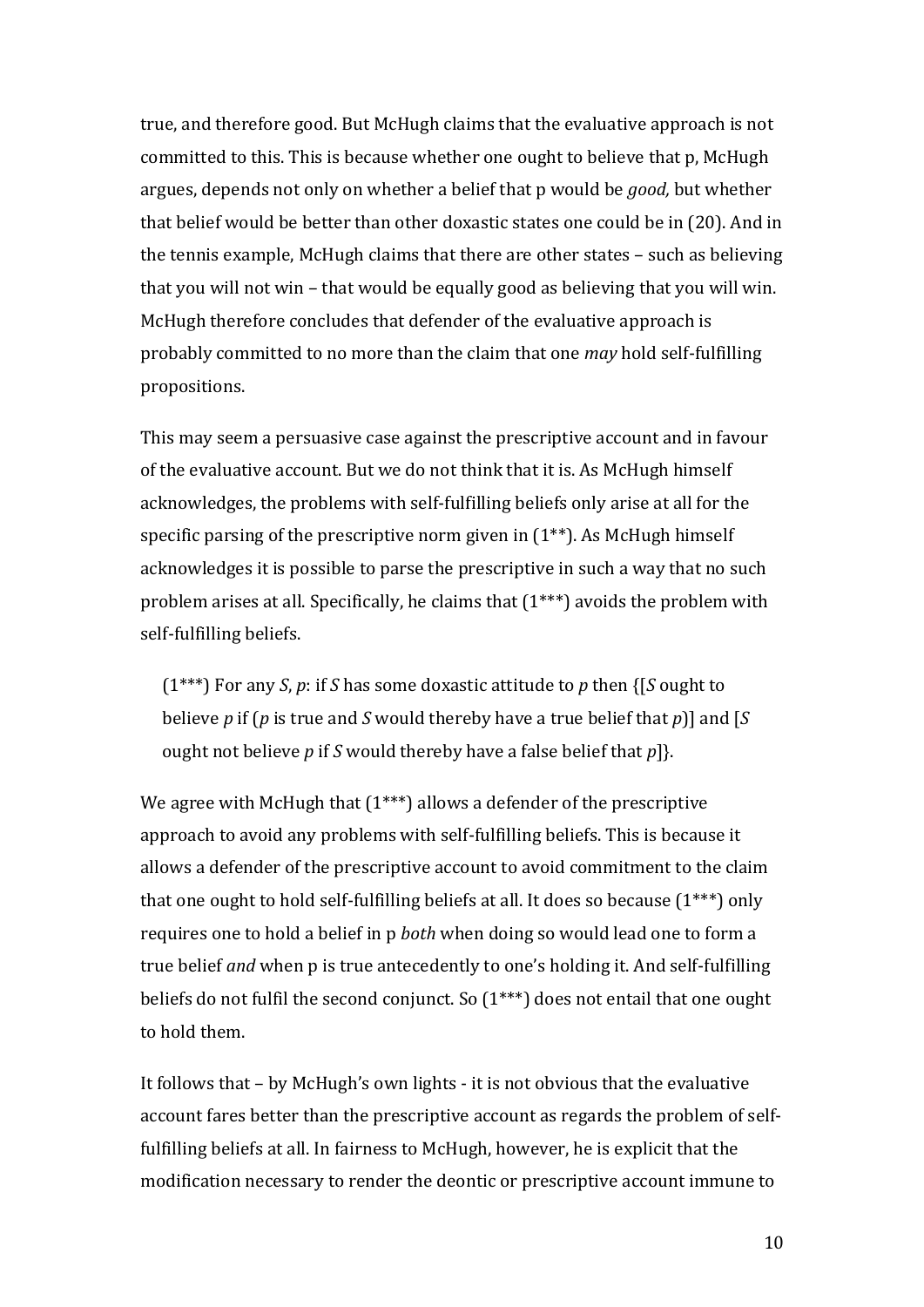the objection from self-fulfilling beliefs comes at a cost. Specifically, the prescriptive norm that is immune to the objection from self-fulfilling beliefs - $(1***)$  – is *too complex* to play the role that it must play in guiding beliefformation. This is a worry that we have encountered in each of the objections to the prescriptive accounts discussed above. We turn to it below.

### **6. Fourth Problem: Complexity**.

The fourth worry, unlike the previous three, does not concern the extensional adequacy of the prescriptive account. The fourth worry is that any feasible version of the prescriptive norm (e.g.  $(1^{***})$ ) is too complex to guide beliefformation in the way that it must. This is an important objection, because, as we have seen above, none of the three previous objections speaks in favour of the evaluative account over the prescriptive account *unless* this objection does. Specifically: each of the three previous objections are dealt with *at least* as well by the prescriptive account as by the evaluative account unless the modifications necessary for the prescriptive account to deal with the three previous objections renders the prescriptive norm too complex to guide belief.

Let's begin by thinking about McHugh's 'complexity' objection to the prescriptive account in more detail. According to McHugh the norm on belief must play two roles. Firstly, 'it must be the basis of our epistemic assessment of beliefs'. Secondly, 'it is supposed to ground the ways in which we are motivated to form, revise and extinguish our beliefs' (14). According to McHugh this 'requires the norm to do some psychological work, either explicitly or implicitly, in our thinking *about* beliefs, and in our thinking that leads *to* beliefs' (14-5). And, McHugh claims,  $(1***)$  is too complex to do this psychological work. The evaluative account, by contrast, is not (he claims) too complex to play this role: 'I found  $(1^{***})$  far too complex to be plausible as a norm that we actually deal with. (3) does not suffer from this problem' (20).

We will not directly dispute McHugh's claims about the roles that a norm on belief must play. But we will argue that he is wrong to think that evaluative norms fare better than prescriptive norms on this measure.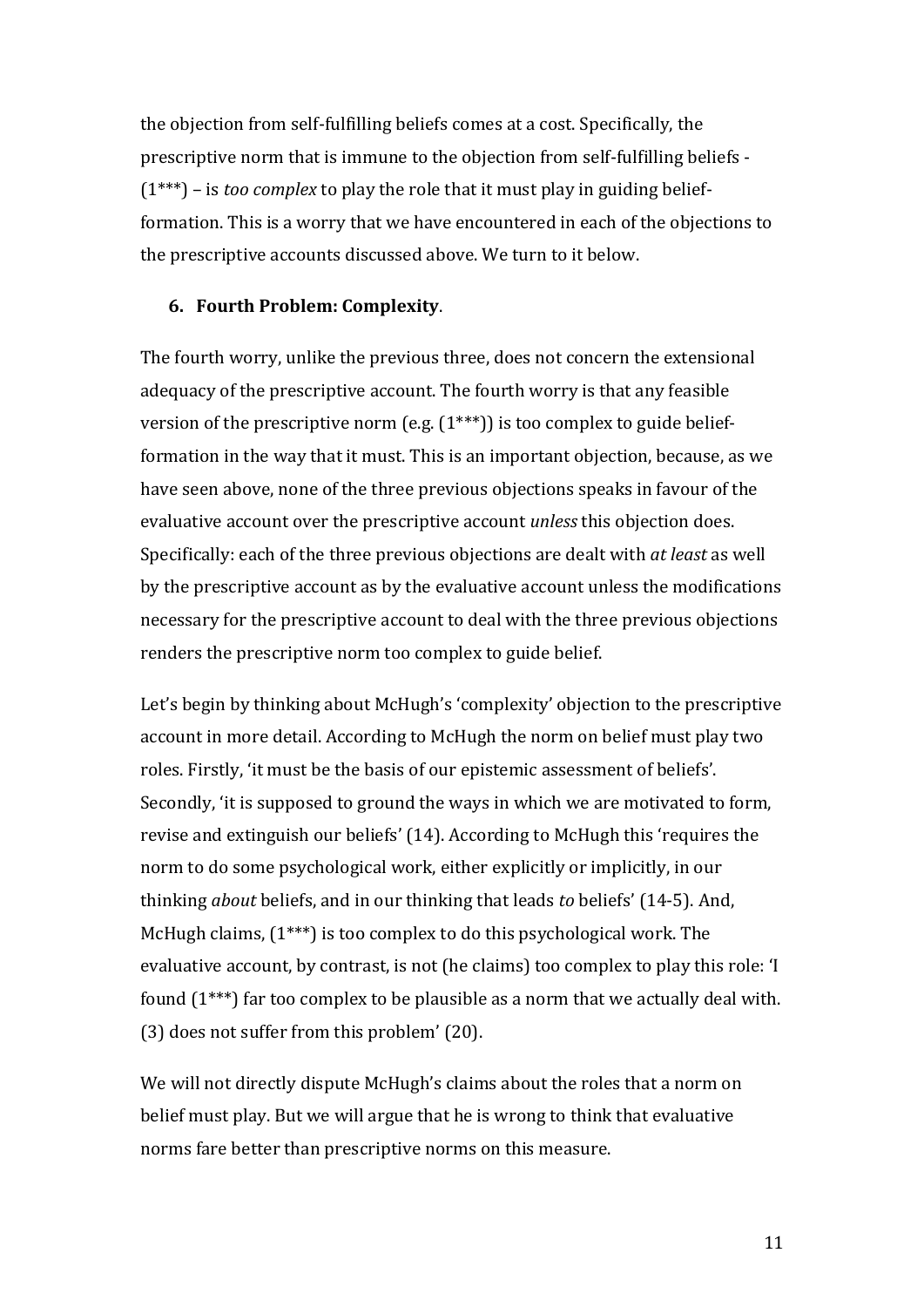As some preliminary support for this, we note that (3) is not McHugh's final formulation of the evaluative norm. The version of the evaluative norm that McHugh ends up defending (for reasons that we neither discuss nor dispute here) is actually more complex than  $(3)$ . It is:

(3<sup>\*</sup>) For any *S*, *p*: if *S* believes *p*, then that belief is a good doxastic attitude to have to p if p is true, and that belief is a bad doxastic attitude to have to p if p is false.

This is, as McHugh concedes, more complex than (3). So some of the simplicity that (3) enjoys over  $(1^{***})$  is lost when (3) is modified to  $(3^*)$ .

Let's set aside this preliminary point however. There is a second, much more serious (and philosophically interesting) basis for our disagreement with McHugh. It is that because the evaluative account is evaluative rather than prescriptive, it is not clear that it could, by itself, guide belief formation and revision *at all*. This is our core point. To bring it into view, note that prescriptive accounts clearly and explicitly offer guidance as to how to revise and form beliefs. They state how one *ought* to believe. But evaluative accounts do not state how one ought to believe. They merely make claims about when beliefs are good or bad. And this does not provide direct guidance as to what to believe.

In order to extract some guidance as to how to revise and form beliefs it is necessary to an add an additional principle allowing one to derive claims about how one ought to believe from which beliefs are good or bad. And this reintroduces the complexity; only this time for the evaluative account. Crudely put, in order for agents to take guidance on how to form or revise beliefs from the evaluative account they must (a) apply the relevant evaluative norm (e.g.  $3^*$ ), (b) apply, in addition to this, a principle linking the evaluative properties of beliefs to prescriptions about how one ought to believe, and  $(c)$  apply the resulting derived norm on how one ought to believe to particular cases. And it is far from clear that this process requires any less of ordinary believers than is required by the application of a basic deontic or prescriptive norm (e.g.  $(1^{***})$ .

We can make the same point stand out more clearly via an analogy with *practical*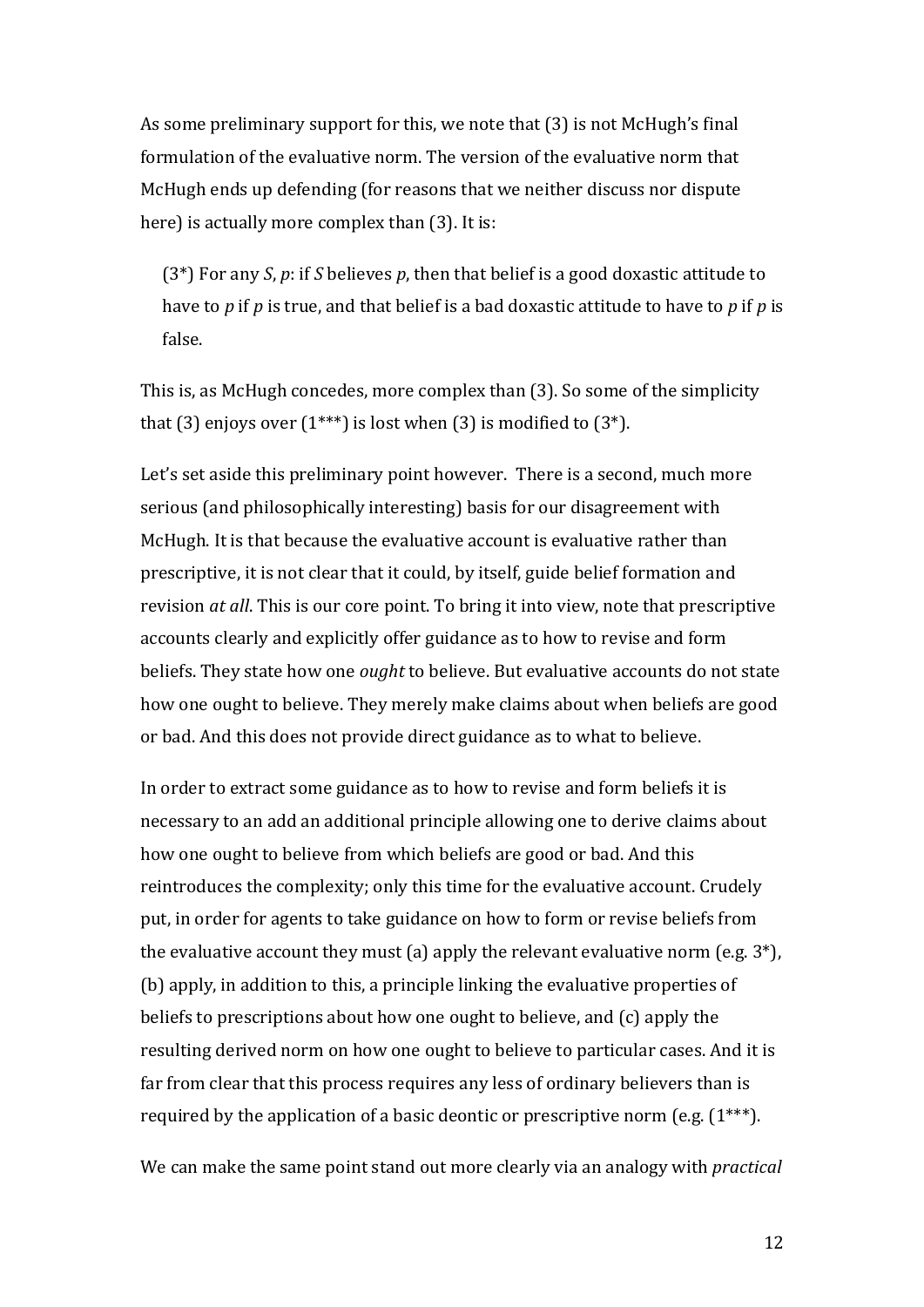philosophy. According to a popular family of views in practical philosophy – consequentialist views - what one ought to do is determined by which states of affairs it would be good to bring about. McHugh is, in many respects, in an analogous position to these practical consequentialists. Like them, he claims that what one ought to *believe* is determined by whether the resulting beliefs would be (epistemically) good. Now consequentialists in practical philosophy face well established difficulties regarding the complexity of their view – especially at the psychological level. And seeing this helps to make the difficulties that McHugh faces (as regards complexity) stand out.

One of the difficulties that practical consequentialists face concerns *how* much work is required to derive facts about what one ought to do (i.e. 'the right') from facts about what it would be good to. To see this, let's suppose that we are practical consequentialists; that is to say, we think that what it is right to do is determined by the goodness that would result from our actions. And let's suppose furthermore that we agree that relevant metric of goodness for our consequentialism is human welfare. Note just *how wide* our options remain as regards the standard of right action. For example, should the right action be that which has the *best* consequences ('maximising consequentialism'), or that which has the *least bad* consequences ('negative consequentialism'), or that which produces consequences that reach some threshold level of goodness (satisficing consequentialists), or some other option? There is also the question of *how* we should take consequences into account. Should we aim to choose a *policy* that will have the best consequences ('rule consequentialism')? Or should we choose what to do on a case-by-case basis ('act consequentialism')? What these questions should make clear is the extent to which merely accepting a consequentialist view leaves open the standard of rightness. An analogue of this problem applies to McHugh's evaluative account of the norm on belief. For merely accepting an evaluative account of the relation between belief and truth leaves open a similarly wide range of options when it comes to determining what one ought to believe. And this will impose a heavy psychological cost on agents who are trying to determine what they ought to believe based on evaluative norms such as  $(3)$  or  $(3^*)$ . This undermines McHugh's claim that the way in

13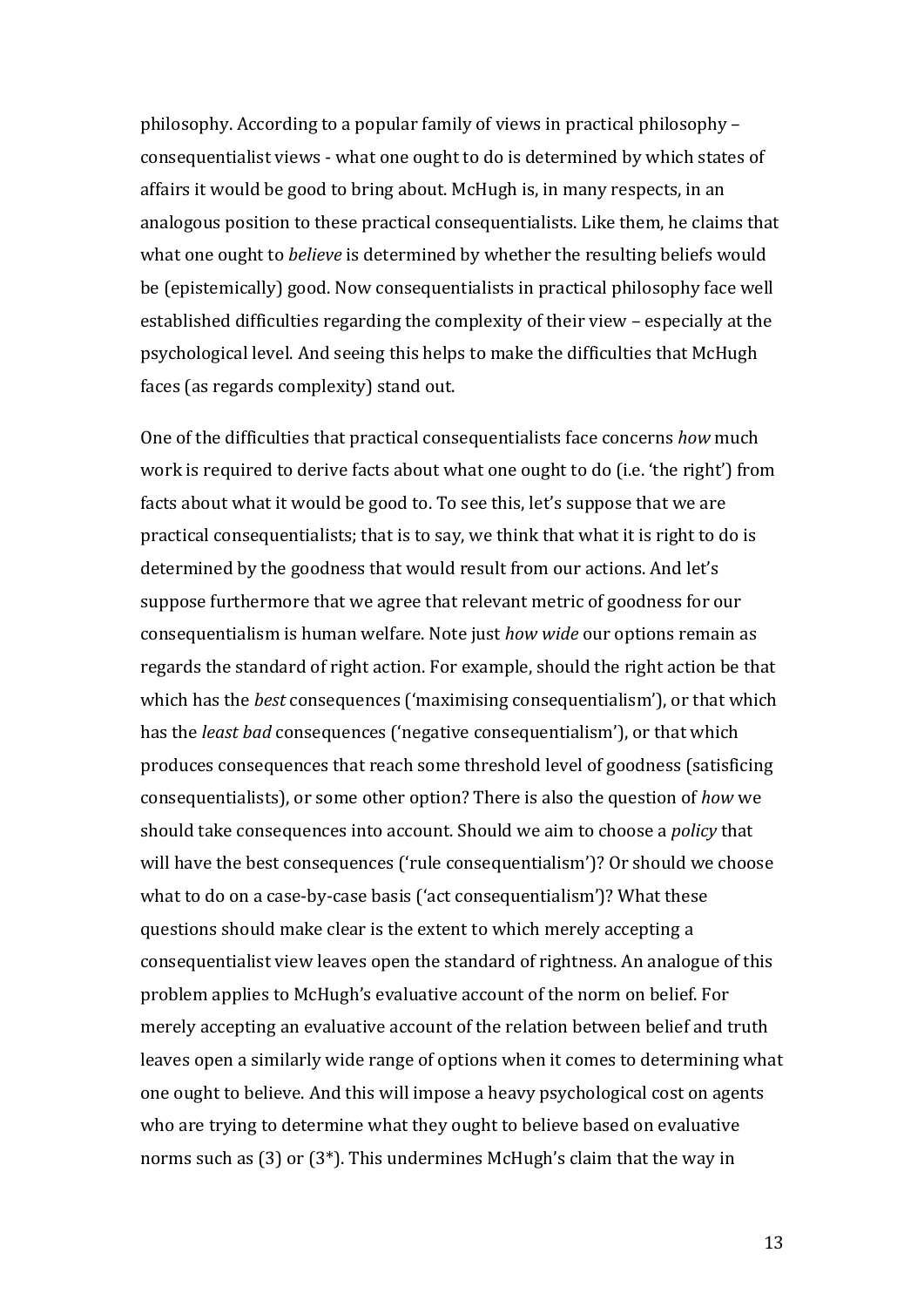which the evaluative norm provides us with guidance is less complex than the prescriptive norm.

We can deepen the analogy – and the problem for McHugh – by considering another closely related difficulty that practical consequentialists face. Practical consequentialism has historically been criticized for demanding that agents perform excessive calculation. The point is nicely put by Mill:

[D]efenders of utility often find themselves called upon again to reply to such objects as this that there is not time, previous to action, for calculating and weighing the effects of any line of conduct on the general happiness. (Mill, 1861, 224)

It seems that the same charge could be made against McHugh in the epistemic case. As we've said, McHugh requires there to be a principle linking the evaluative properties of beliefs to what we ought to believe, and, most relevantly to the current point, believers will need to apply this derived norm in particular cases. With any proposition I have a doxastic attitude towards, this will involve considering how likely believing that proposition is to be good or bad. This looks like it will involve considerable calculation, i.e. considering how likely  $p$  is to be true, considering how likely it is that other alternatives to p are true, considering my beliefs about the evidence pertaining to p and how likely they are to be true, etc. Once again, this is simply another way of putting the basic point made in (a)-(c) above. We take this to provide further reason to be sceptical of McHugh's claim that the way in which the evaluative norm provides us with guidance is less complex than that of the prescriptive norm.

We take these points to provide a fairly decisive case against McHugh's claim. But let's stop to consider an objection on McHugh's behalf. The objection is actually based on the analogy with practical consequentialism. Practical consequentialists have a standard response to the charge that their view is psychologically over-demanding. It is that consequentialist norms should not be understood as a 'decision procedure', but rather as a 'criterion of rightness'. This is a point made famously by Sidgwick:

[T]he doctrine that Universal Happiness is the ultimate standard must not be understood to imply that Universal Benevolence is the only right or always best motive of action. For, as we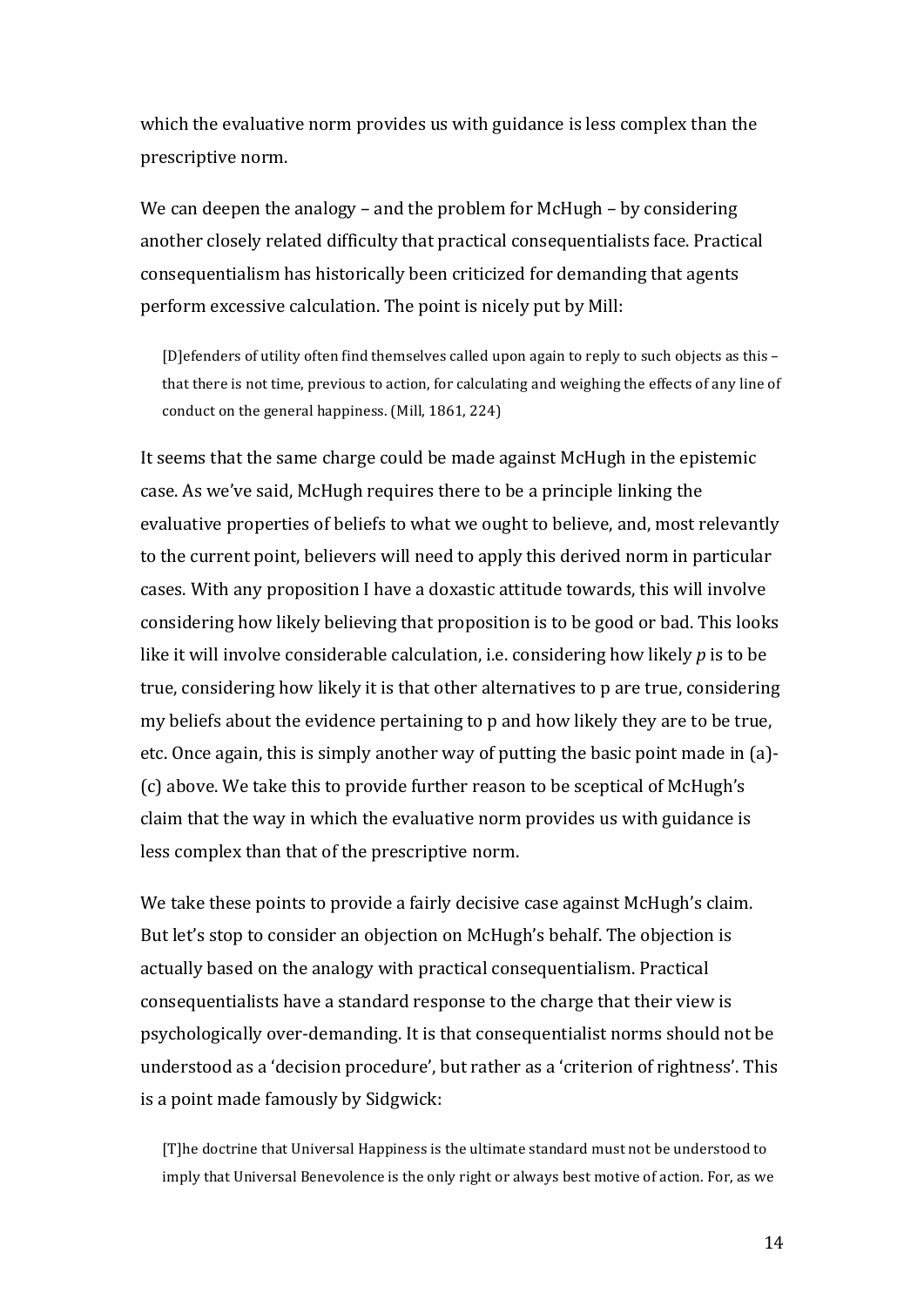have before observed, it is not necessary that the end which gives the criterion of rightness should always be the end at which we consciously aim. (Sidgwick, 1907, 413)

Sidgwick's thought is that if we view consequentialism as providing a criterion of rightness rather than a decision procedure, then consequentialism needn't require us to do excessive calculation. Viewed as a criterion of rightness, consequentialism can end up recommending seemingly un-consequentialist and easily-followable motives for action such as following rules of thumb, acting on the basis of virtuous dispositions, or acting from duty.

Perhaps McHugh could make a similar move on behalf of his evaluative account of the relationship between belief and truth. He could claim that the evaluative norm should be viewed as a criterion of rightness (or 'goodness'), rather than a decision procedure. If he did then the complexity we have claimed is involved in the evaluative norm providing guidance would perhaps be unproblematic.

We don't think, however, that this will help McHugh. This is because even though thinking of the evaluative norm as a criterion of rightness can deal with the issues of complexity that we have raised with the evaluative norm, an analogous move can be used to defend prescriptive views against McHugh's charge that *they* are too complex to provide guidance. Specifically, a defender of the prescriptive norm can claim that  $(1^{***})$  should be thought of as a criterion of rightness rather than a decision procedure. So McHugh will not be entitled to his key claim that  $(1^{***})$  [is] far too complex to be plausible as a norm that we actually deal with [but] (3) does not suffer from this problem' (20).

Indeed, it is worth noting that, in other contexts, defenders of the prescriptive norm already do claim that we have to distinguish between the precise formulation of the truth norm and how it guides belief formation and revision. This is Engel:

[T]here is no reason to suppose that we can *read off* the kind of regulation or guidance which a norm gives from its nature and its expression. In other words, the norm and its form whatever way one conceives of it—is one thing, its psychological realization in the mind of a subject is another. (Engel 2013, 42)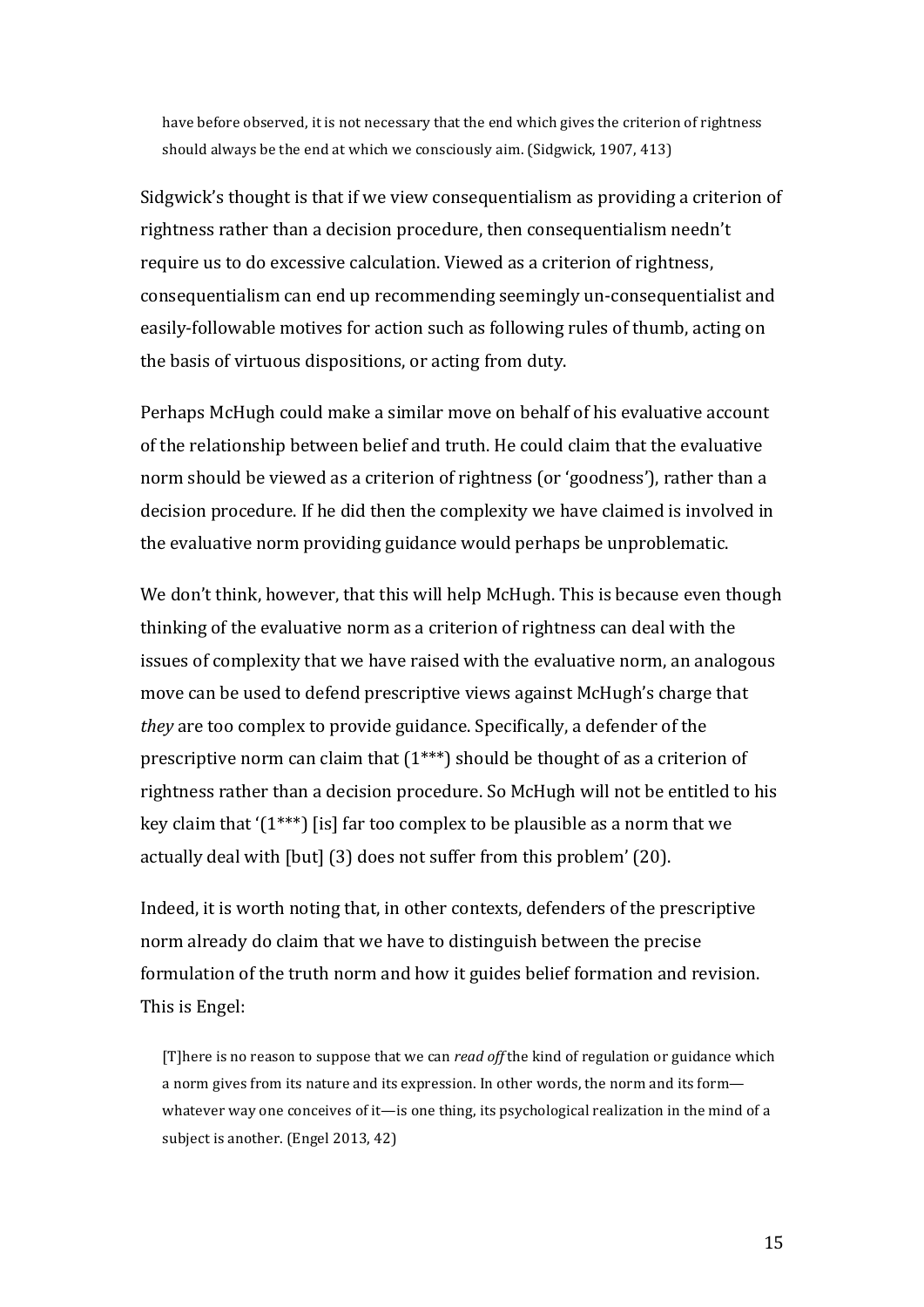Therefore, it looks like whatever arguments McHugh can appeal to argue that the complexity of the evaluative norm is unproblematic can be used to show that the complexity of  $(1^{***})$  is unproblematic. The complexity of  $(1^{***})$  does not gives us reason to reject it *in favour of* an evaluative norm. So the objection from 'complexity' fails to serve McHugh's purposes.

### **7. Withholding Judgment**

To this point we have argued that McHugh's argument turns on the claim that the modified prescriptive account is unfeasibly complex in relation to the evaluative account. In this section we briefly discuss a different kind of argument that McHugh claims favours the evaluative account over the prescriptive account. It concerns withholding judgment.

McHugh argues that on the prescriptive account, it will never be correct to withhold judgment on a proposition. This is because withholding judgment is never conducive to believing the truth. So, on the prescriptive account, withholding judgment is never what one ought to do. And this is problematic because on some occasions, withholding judgment *is* what one ought to do. McHugh claims that the evaluative account fares better. This is because the evaluative account 'says nothing about withholding'. And so, 'withholding is neither good nor bad as far as this norm goes' (20). So, for all that the evaluative account tells us, suspending judgment is the right thing to do.

We think that this objection misses its mark in a sense that was prefigured in the quotation from Engel at the conclusion of the preceding section. The point is really about *guidance*. The prescriptive account is apt to guide believers in the obvious sense that it is prescriptive: it tells believers what to believe. But there is another sense in which it is *not* apt to guide believers. It tells us (roughly) to believe truths and not believe falsehoods. But this isn't very helpful as a guide. We can't just believe the truth at will: we aren't omnipotent. Cognitively limited creatures like us need to take *means* to this end. This is a point about which those who have defended the prescriptive norm are quite explicit.<sup>9</sup> The prescriptive norm should be thought of as an 'objective' standard that grounds subsidiary norms that we *can* follow. This echoes the contrast between a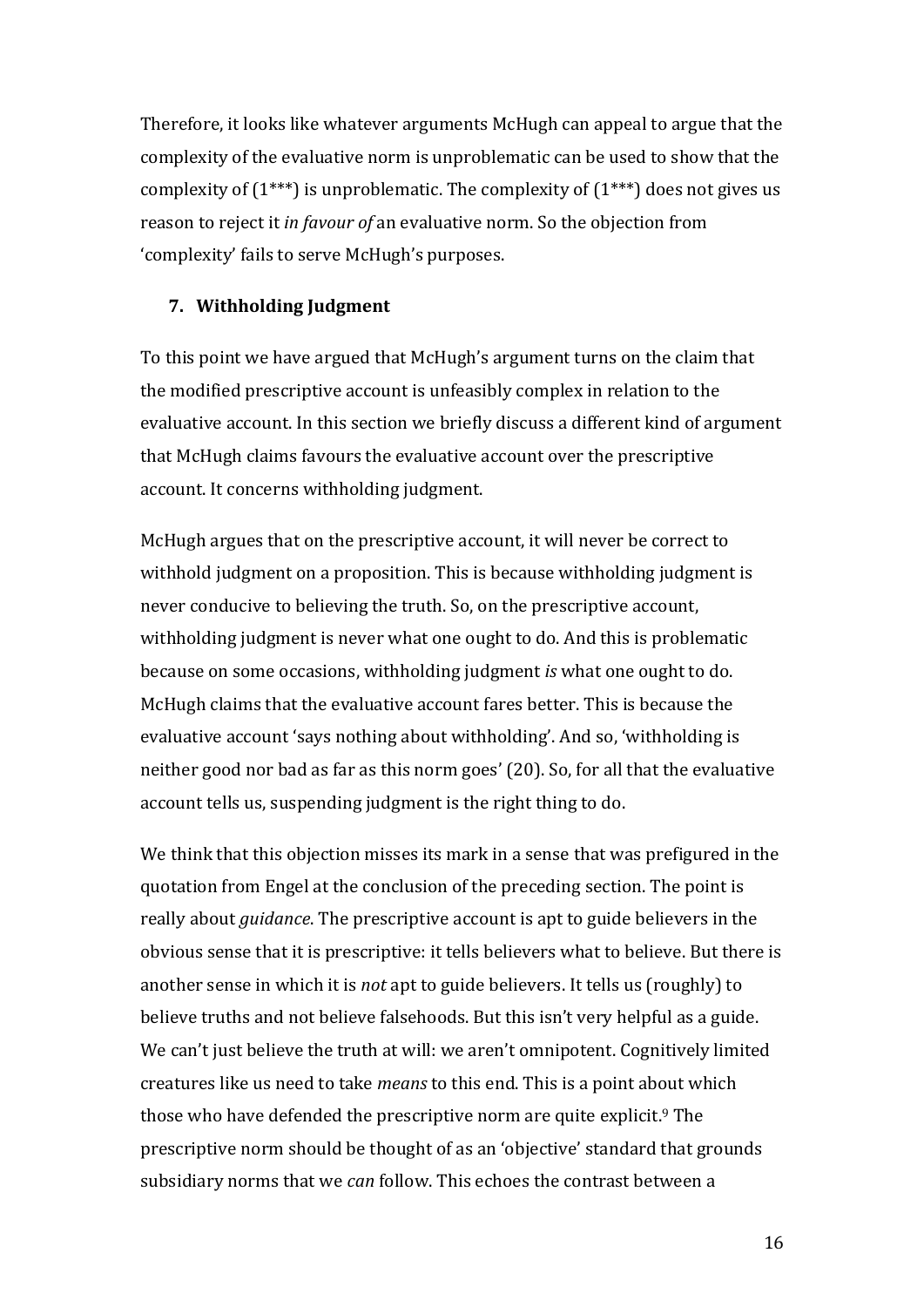'criterion of rightness' and a 'decision procedure' mentioned in the previous section.

Why is this relevant to McHugh's claim that the prescriptive norm can't account for the correctness of withholding judgment in some cases? It is relevant because although the prescriptive norm itself (i.e.  $(1^{***})$ ) does not entail that one ought to withhold judgment, the subsidiary norms that it grounds *that actually guide creatures like us* may well do so. They may do so in roughly the following way. In order to conform to the prescriptive norm one must not only believe truths, but one must also avoid believing falsehoods. And in some cases – cases in which one's evidence neither indicates strongly that a proposition is true nor that it is false – the best way to do this may be to withhold judgment. That way one will at least avoid doing as one ought not (i.e. believing a falsehood). So a prescriptive norm may well ground subsidiary norms that recommend withholding judgment.

Now one might object that this response amounts to a *further* complication for the prescriptive account and as such, a reason for scepticism about it in comparison to the evaluate account. But this is not true. The evaluative account faces the very same complication. We have already shown (in the previous section) that if the evaluative norm is to guide believers, then it must ground some subsidiary (presumably prescriptive) norm too. Given that the evaluative account doesn't tell us anything about withholding judgment, the rules for withholding judgment must be written into this (perhaps these) subsidiary norm(s). And a proponent of the evaluative norm owes us an account of how this comes to be: how does the evaluative norm ground subsidiary norms that recommend withholding judgment? This is, structurally, much the same burden that a proponent of the prescriptive account faces.

### **8. Generalising**

We have presented an argument against McHugh specifically. But we think that our basic strategy will generalise: it will be effective against other arguments for evaluative accounts. To see this, let's just focus on the strategy that we used in sections 3-6 (and not on the argument concerning withholding judgment).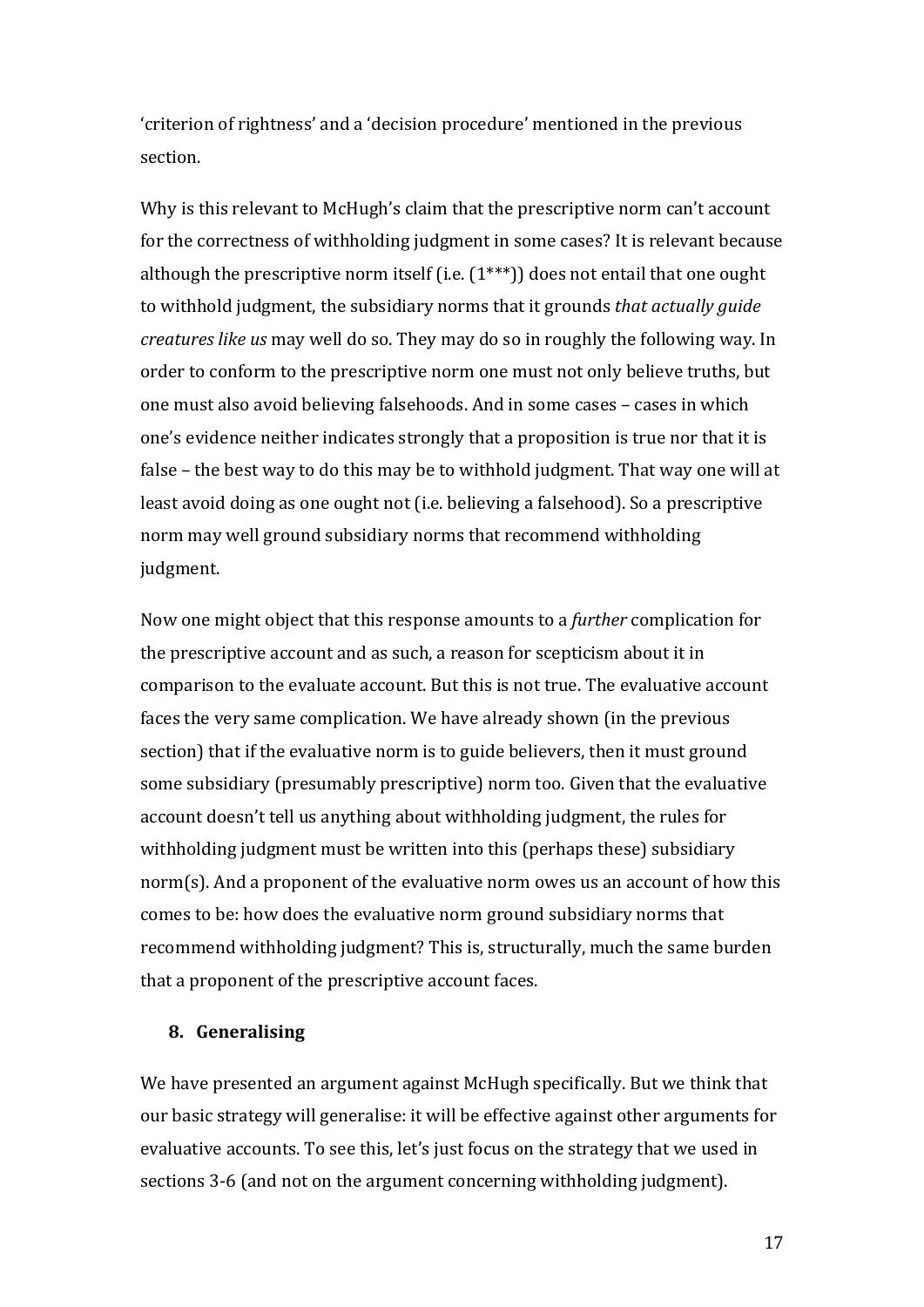McHugh presented three arguments against the *extensional adequacy* of the prescriptive account and one that concerns its *complexity*. By his own lights the three arguments based on extensional adequacy don't succeed unless the complexity-based argument succeeds. And we have shown that the complexitybased argument won't succeed. Now think about *any* attempt to argue that an evaluative account is preferable to a prescriptive account. As McHugh has shown, no such argument will succeed on grounds of extensional adequacy. And if we're right, it won't succeed on grounds of complexity either. This is because - as we argued in section 6 above – if *any* evaluative norm is to provide guidance it must do so via a subsidiary norm. And the process of deriving and implementing the subsidiary norm is bound to re-introduce the requisite complexity.

We suspect that our basic strategy is also somewhat effective against McHugh's more recent attempt to understand the relation between truth and belief in terms of the sui generis normative property of *fittingness* (2014). As McHugh's modifications of  $(1)$  have shown, the fittingness-based account won't be extensionally superior to the prescriptive account. And we think it won't fare better in terms of complexity either. To see this, simply note that a norm relating belief to truth via the property of fittingness doesn't by itself provide guidance for believers any more than an evaluative norm. The mere fact that all and only truths are fitting objects of belief doesn't tell one what (if anything) one ought to believe (or how to go about making one's beliefs conform to this standard). If a fittingness-based account is to provide guidance it must – like an evaluative account - proceed via subsidiary norms too. And we see no reason to think that this won't introduce complexity.

If one is to argue that prescriptive accounts should be rejected in favour of either evaluative or fittingness-based accounts, one must proceed along different lines. One must provide measures on which evaluative or fittingness-based accounts are superior to prescriptive accounts *other than the measures of extensional adequacy and complexity.* We have argued that consideration of withholding judgement won't obviously help here. In his recent paper however McHugh does provide some measures that might be thought useful to this end (though he doesn't justify his provision of these measures in this way). One measure is

18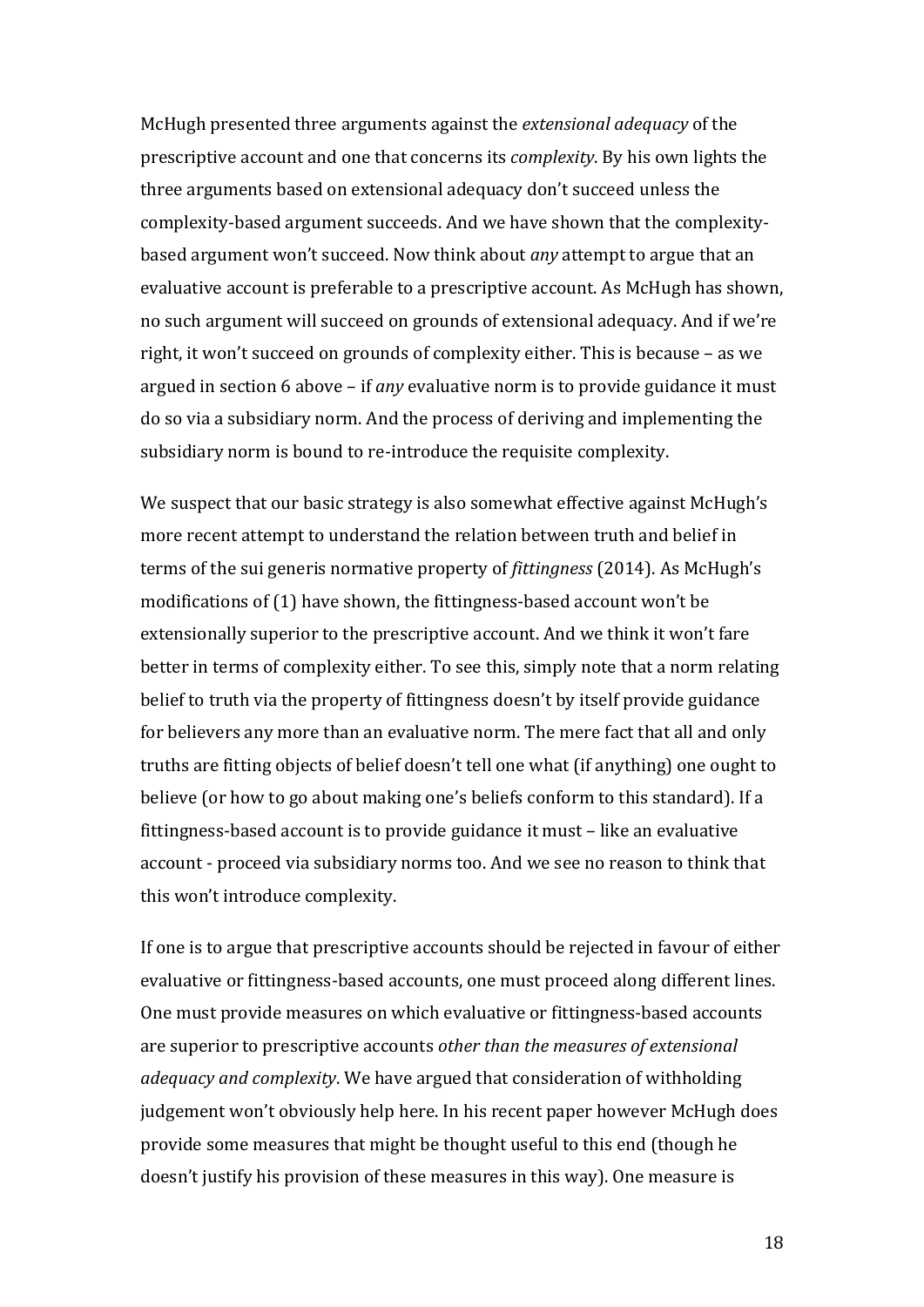*coherence*: any account of the relation between belief and truth must cohere with existing claims in the theory of normativity. A second measure is *dominance*: any account of the relation between belief and truth must explain why evidence, rather than pragmatic considerations, is 'dominant amongst reasons for belief'  $(2014, 168)$ .

It is primarily in terms of dominance that McHugh thinks fittingness-based accounts fare better than prescriptive accounts. But – although we won't go into this in much detail here – his arguments don't convince. The thrust of his reasoning is as follows (2014, 170). Prescriptive accounts fail to be extensionally adequate for familiar reasons (concerning arbitrarily long conjunctions, blindspot propositions, self-fulfilling beliefs). To resolve this, prescriptive accounts should be understood as stating that one *may* believe all and only truths as opposed to that one *ought* to. But this kind of 'may-based' prescriptive account fails to account for the dominance of evidence amongst reasons for belief (in that it fails to entail that evidence yields any more than *permissions* to believe). We agree that may-based prescriptive accounts face this problem (see footnote 7 above). But, by McHugh's own lights, prescriptive accounts understood in terms of *ought* can avoid the charges of extensional inadequacy if suitably modified (as in  $(1***)$ ). So considerations of extensional adequacy do not push one from an ought-based account to a may-based account in the first place. So prescriptive accounts don't face this obvious worry in accounting for dominance.

There is, of course, much more to be said here. We have been unable to treat McHugh's more recent arguments fully. But we hope to have shown why we are optimistic that our basic arguments generalise.

### **9. Conclusion**

We have argued that McHugh's evaluative account fares no better than the prescriptive account. We are optimistic that these conclusions generalise in the sense suggested above: merely changing the *kind of normative property* that figures in the truth norm - e.g. to goodness or fittingness - will not by itself solve the fundamental problems that the prescriptive account faces.<sup>10</sup>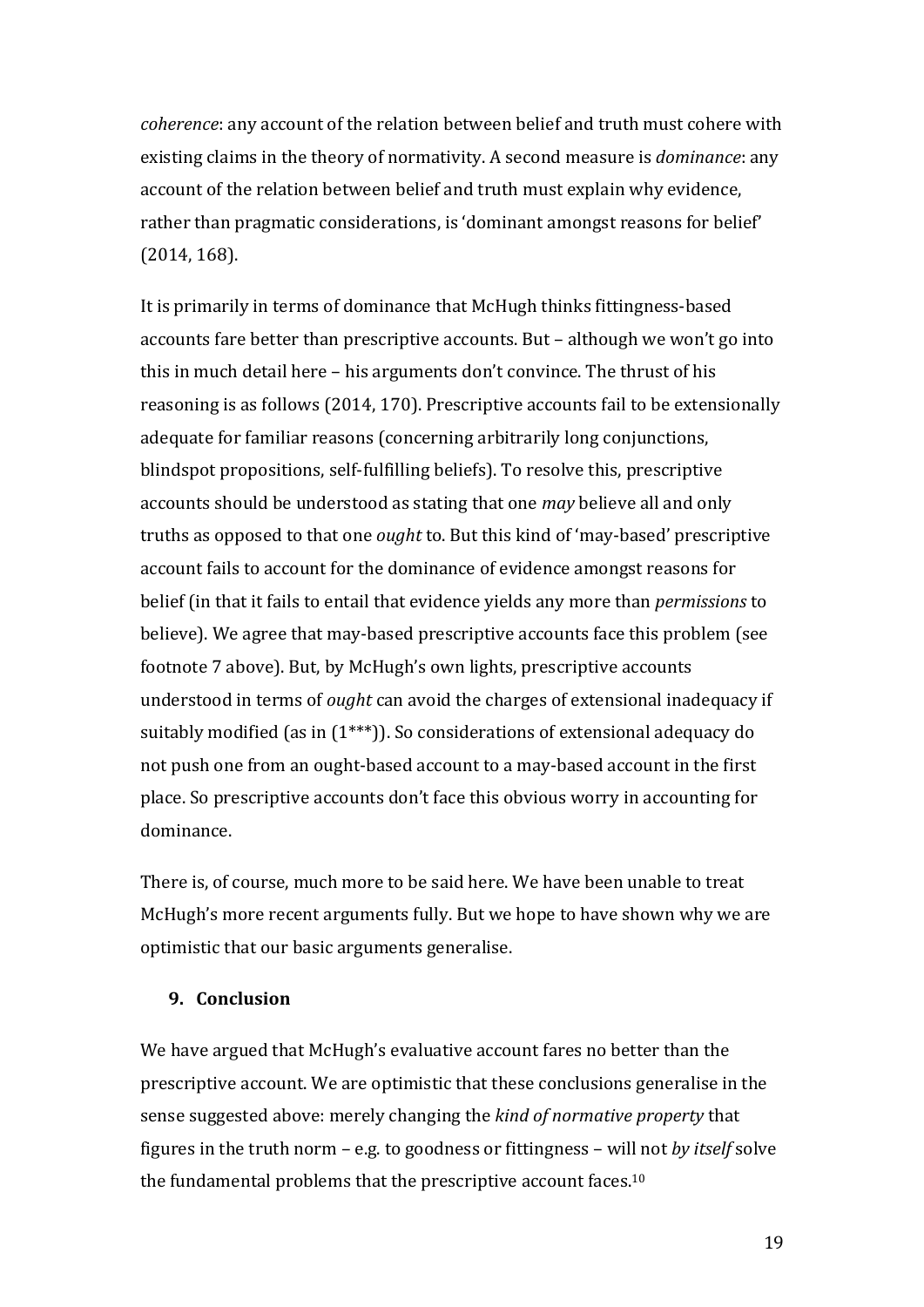Alexander Greenberg Trinity Hall University of Cambridge

Christopher Cowie Fitzwilliam College University of Cambridge

 

 $1$  See e.g. Wedgwood 2002, 2007, Shah 2003. For defence of a truth norm as opposed to a norm based on knowledge (as in e.g. Williamson 2000, 47) see Whiting 2013.  $2$  For more detailed discussion of the motivations for the truth norm view see McHugh and Whiting 2015.

<sup>3</sup> McHugh has since changed his mind: see section 7. We focus on the evaluative account expressed in his 2012 paper 'The Truth Norm of Belief'. For another defence of an evaluative truth norm, see Fassio 2011. Although explicit defences of an evaluative truth norm are rare, many philosophers of different stripes have made the claim that true beliefs are 'good' or 'valuable'. See Whiting 2013b for a survey of philosophers making this kind of claim.

<sup>4</sup> See footnote 2.

 $5$  See e.g. Boghossian 2005, Shah 2003, Engel 2004, 2013, 2013a, and Gibbons 2013 for presentations of the truth norm in terms of what one *ought* to believe. The view is sometimes presented in terms of 'correctness', especially by Wedgwood (see 2002, 2007), though this requires interpretation; and one interpretation reads correctness in terms of 'ought'.

 $6$  See e.g. Wedgwood 2002, 2007, Shah 2003, Engel 2013a.

 $7$  McHugh notes that it is possible to modify  $(1)$  in several ways to avoid this objection. We return to this at greater length below. But we note for present - in order to set it aside - one way of modifying  $(1)$  that McHugh considers. It is to replace 'ought' with 'may' in the formulation of the norm on truth  $(Cf.$  Whiting 2010):

(2) For any *S*,  $p$ : if  $p$  is true then *S* may believe  $p$ , and if  $p$  is false then *S* may not believe *p*.

McHugh refers to this as the 'weak prescriptive account'. Clearly, it does not entail that one ought to believe all of the truths. McHugh considers this version of the norm in some detail. We will not. We will work with the formulation of the prescriptive norm given in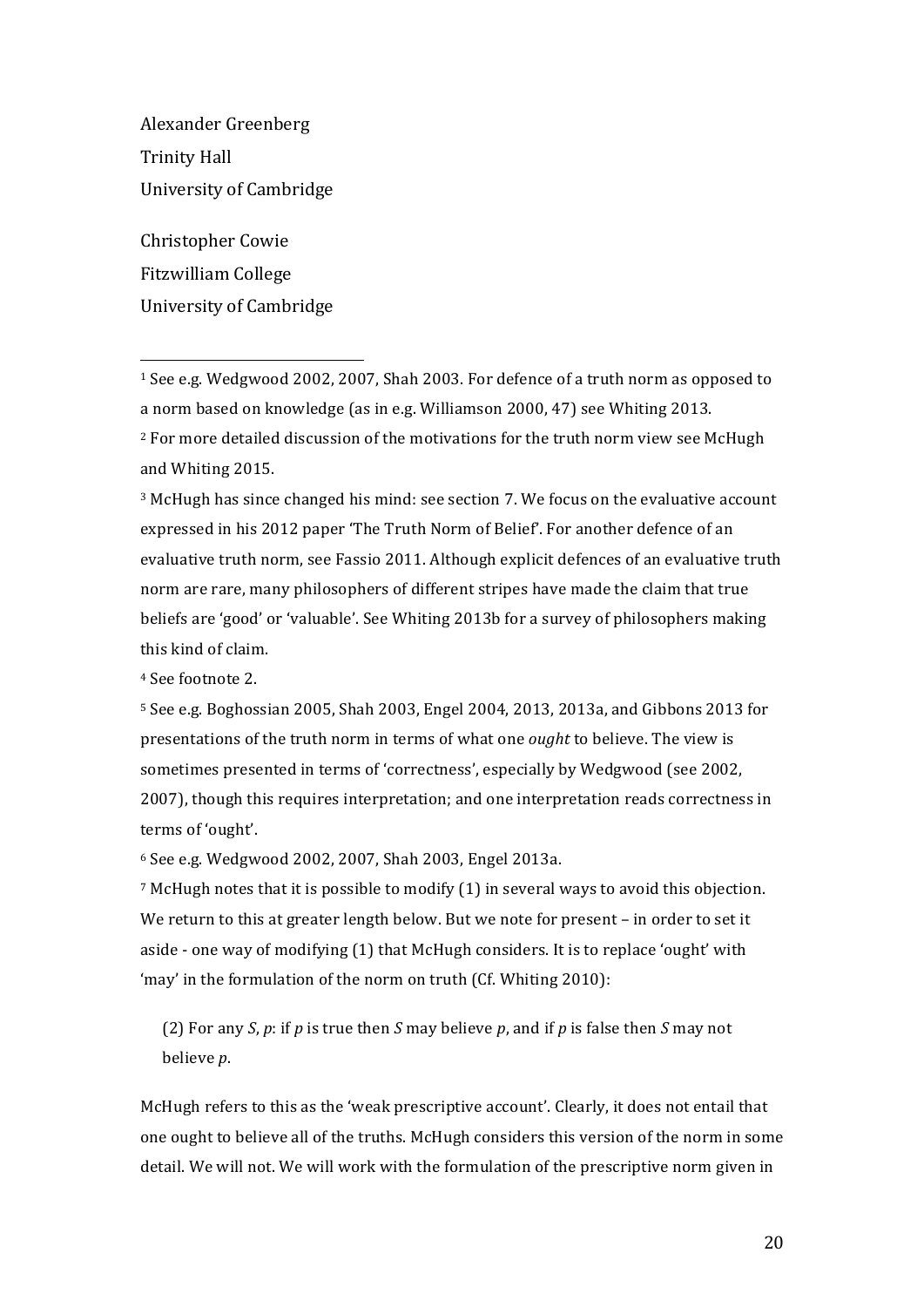<u> 1989 - Andrea San Andrew Maria (h. 1989).</u><br>1900 - Andrew Maria (h. 1980). terms of 'ought' rather than 'may', because the weak prescriptive account faces problems of its own – problems that McHugh identifies elsewhere. Most obviously  $(2)$ doesn't entail that one *ought* to believe *anything*. And this has struck many commentators as unsatisfactory. There are some propositions that we ought to believe in light of the evidence that we possess (this is most obviously the case if we think in terms of belief-revision when suitable evidence becomes available, rather than beliefformation). For Whiting's defence see Whiting 2013a. It is also useful for us to note here that (2) is roughly equivalent to the following norm, which is also appealed to escape the problem of arbitrarily long conjunctions:

(2<sup>\*</sup>) For any *S*, *p*: *S* ought to believe that *p* only if *p* is true.

 $(2^*)$  is sometimes defended because it doesn't entail that one ought to believe any arbitrary truth (see Boghossian 2005). But it also faces the problem that it doesn't entail that one ought to believe anything.

8 Though he does gesture in this direction in his brief discussion of the relationship between values and (pro tanto) reasons (2012, 21). As McHugh does not claim to defend this in any detail however it would be uncharitable for us to base our criticism of his overall project on any specific failings of the relationship (between values and (pro tanto) reasons) in this discussion. So we do not.

<sup>9</sup> E.g. Wedgwood 2001, Engel 2013a.

<sup>10</sup> We are grateful to an anonymous reviewer for this journal and to Tim Crane for helpful comments on an earlier draft. This work was supported by the Arts and Humanities Research Council.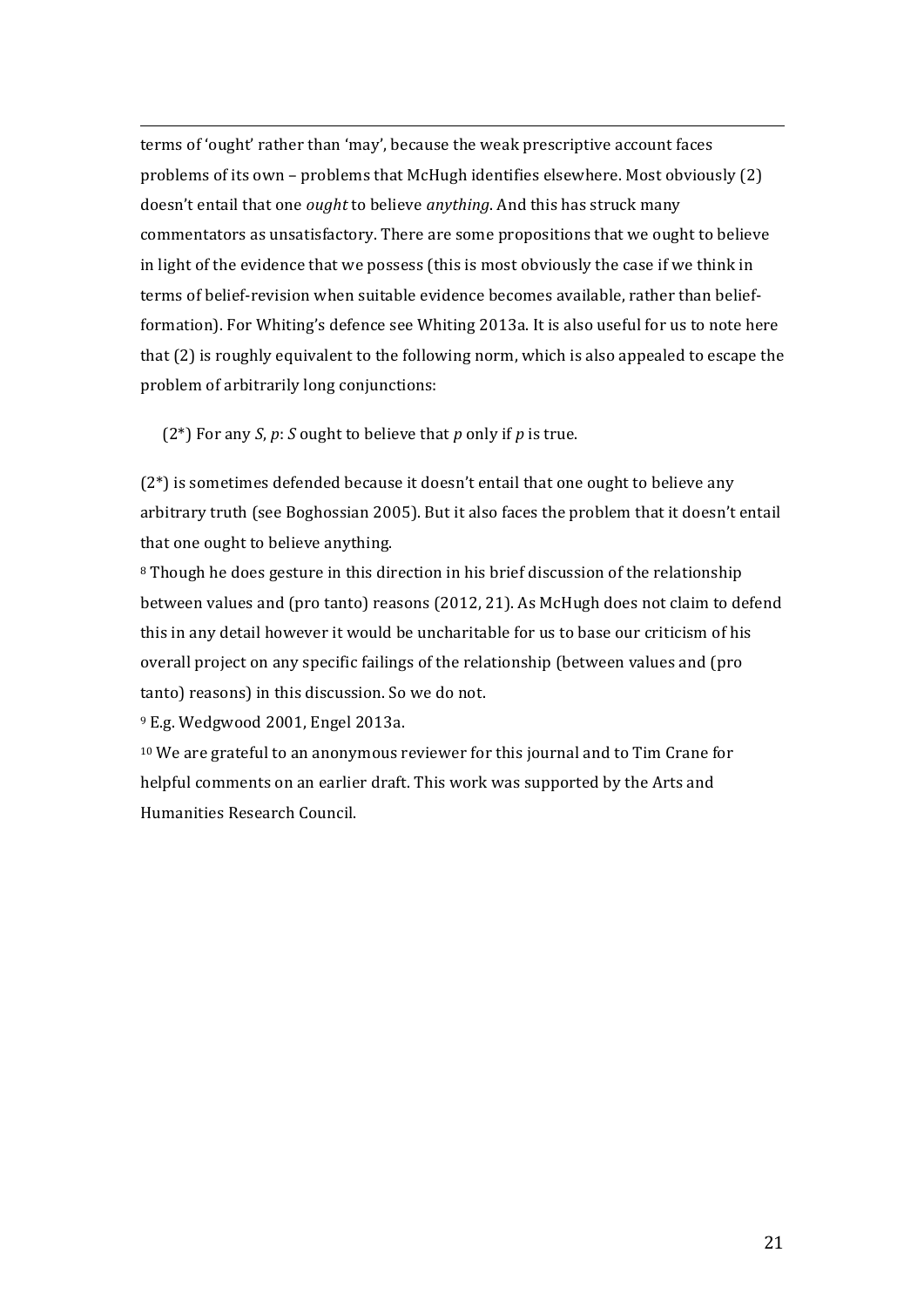# **Bibliography:**

- Boghossian, Paul (2005), 'Is Meaning Normative?' in Nimtz and Beckermann (eds.), *Philosophy—Science—Scientific Philosophy. Main Lectures and Colloquia of GAP.5, Fifth International Congress of the Society for Analytical Philosophy, Bielefeld 2003* (Paderborn: Mentis), 205-218.
- Bykvist, Krister, and Hattiangadi, Anandi (2007), 'Does Thought Imply Ought?' *Analysis* 67 (296), 277–285.
- Engel, Pascal (2004), 'Is Truth the Aim of Belief?' in Gillies (ed.), *Laws and Models in Science* (London: King's College Publications), 77-97.
- Engel, Pascal (2013) 'In Defence of Normativism about the Aim of Belief', in Chan (ed.), The Aim of Belief (Oxford: Oxford University Press). 32-63.
- Engel, Pascal (2013a) 'Doxastic Correctness', *Proceedings of the Aristotelian Society Supplementary Volume* 87(1), 199-216.
- Fassio, Davide (2011) 'Belief, Correctness and Normativity', *Logique et Analyse* 54(216), 471-486.
- Gibbons, John (2013) *The Norm of Belief* (Oxford: Oxford University Press)
- McHugh, Conor (2012) 'The Truth Norm of Belief', *Pacific Philosophical Quarterly* 93(1), 8-30.
- McHugh, Conor (2014) 'Fitting Belief', *Proceedings of the Aristotelian Society* 114(2), 167-187.
- McHugh, Conor and Whiting, Daniel (2014) 'The Normativity of Belief', *Analysis* 74(4), 698-713.
- Mill, John Stuart (1861) *Utilitarianism*, in Vol. X of Robson (ed.) *Collected Works* of *John Stuart Mill,* 33 Volumes (Toronto: University of Toronto Press, 1965-91).
- Shah, Nishi (2003) 'How Truth Governs Belief', *Philosophical Review* 112(4), 447-482.

Sidgwick, Henry (1907) *The Methods of Ethics*, 7<sup>th</sup> Edition (London: Macmillan).

- Wedgwood, Ralph (2002) 'The Aim of Belief', *Philosophical Perspectives* 16, 267-297.
- Wedgwood, Ralph (2007) *The Nature of Normativity* (Oxford: Oxford University Press).